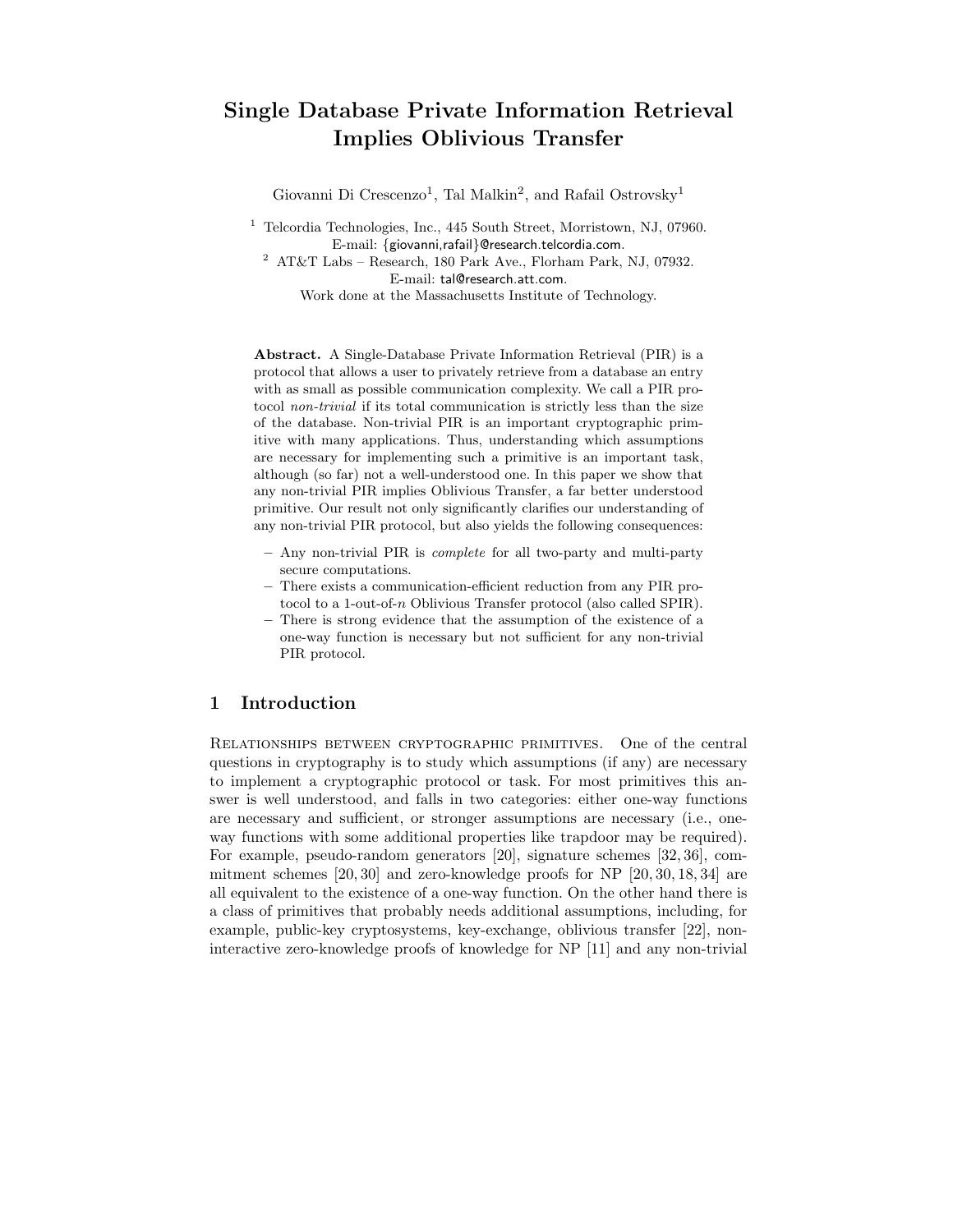secure two-party [4] and multi-party function evaluation [25]. Single Database Private Information Retrieval has received a lot of attention in the literature, however its place in the above setting was not understood. In this paper we address (and resolve) its position.

Private Information Retrieval. A Private Information Retrieval (PIR) scheme allows a user to retrieve information from a database while maintaining the query private from the database managers. More formally, the database is modeled as an *n*-bit string x out of which the user retrieves the i-th bit  $x_i$ , while giving the database no information about the index  $i$ . The communication complexity of such a scheme is denoted by  $c(n)$ . A trivial PIR scheme consists of sending the entire data string to the user (i.e.  $c(n)=n$ ), thus satisfying the PIR privacy requirement in the information-theoretic sense. We call any PIR protocol with  $c(n) < n$  non-trivial. The problem of constructing non-trivial PIR was originally introduced by Chor et al. [8] and further studied in [8, 1, 7, 33, 27, 29, 3, 12, 16, 15, 6, 23, 28]. In [8] this problem was studied in the setting of multiple non-communicating copies of the database (further improvements were given in  $[1, 23]$ ). That is,  $[8]$  show that if there are at least two or more copies of the database, then non-trivial PIR (for example, with two copies of the database, with communication complexity  $c(n) = O(n^{1/3})$  is indeed possible. In the original work [8] also show that it is information-theoretically impossible to achieve a non-trivial PIR with a single copy of the database. Kushilevitz and Ostrovsky [27] have shown a way to get around this impossibility result using computational assumptions<sup>1</sup>. In particular, [27] show that assuming that the quadratic residuosity (number-theoretic) problem is hard, they can get Single-Database PIR protocol with  $c(n) < n^{\epsilon}$  for any  $\epsilon > 0$ . Further constructions of single-database PIR schemes, improving either the communication or the assumption, followed [29, 37, 6, 28]. In particular, Cachin et al. [6] construct PIR with polylogarithmic communication complexity, under the so-called  $\Phi$ -hiding (number-theoretic) assumption. This is essentially optimal communication complexity since the security parameter needs to be at least poly-logarithmic in  $n$ . Recently, [28] have shown a single database PIR based on any one-way trapdoor permutation, though their communication, while less then  $n$ , is bigger than schemes based on specific number-theoretic assumptions [27, 29, 37, 6]. On the other hand, [3] have shown that any non-trivial single database PIR implies the existence of a one-way function.

Oblivious Transfer. The Oblivious Transfer (OT) protocol was introduced by Rabin [35], one-out-of-two Oblivious Transfer, denoted  $\binom{2}{1}$ -OT, was introduced in [13], and one-out-of-n Oblivious Transfer, denoted  $\binom{n}{1}$ -OT, was introduced in [2]. All these OT variants were shown to be equivalent to one another [10, 2]. In this paper, we will mainly use the last two versions. Roughly speaking,  $\binom{2}{1}$ -OT is a protocol between two players, a sender Alice and a receiver Bob.

 $1$  Also, [7, 33] consider the use of computational assumptions in the settings of multiple non-communicating databases.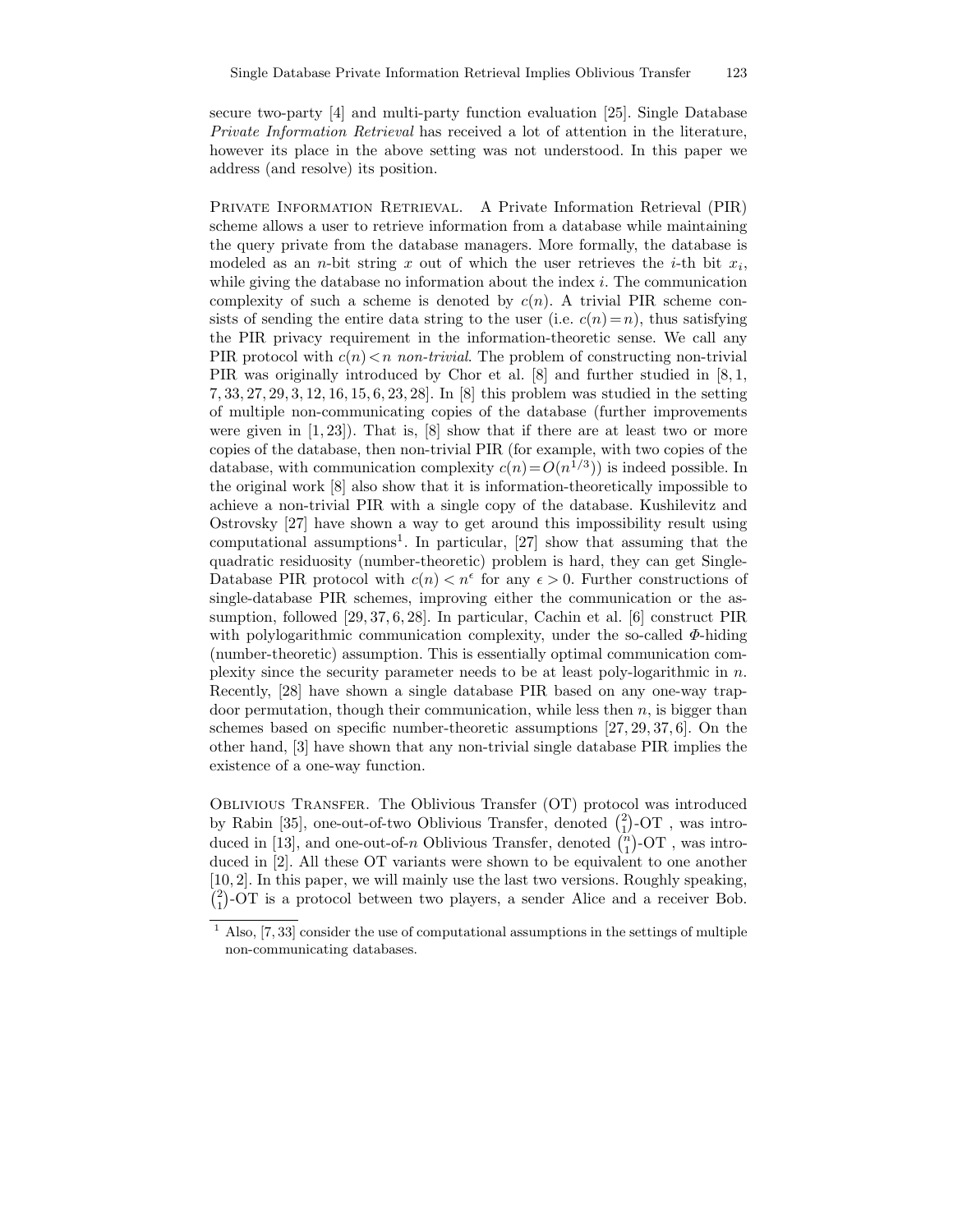Alice has two bits, and Bob wishes to get one of them such that (a) Alice does not know which bit Bob got; and (b) Bob does not learn any information about the bit that he did not get. When generalized to  $\binom{n}{1}$ -OT we can see that the formulation of this primitive is "close" to single-database PIR, in that they both share requirement (a). However, non-trivial PIR has an additional requirement regarding the communication complexity (to be less than the number of bits) and *does not require* condition  $(b)$  – which is essential for the definition of Oblivious Transfer. The  $\binom{n}{1}$ -OT protocol that combines both requirements (a), (b) and the small communication requirement was considered in [16], who call it Symmetric-PIR.

In [24], it was shown that OT is complete, namely it can be used to construct any other protocol problem. [21] have shown that OT implies the existence of one-way functions. Moreover, [22] have shown that assuming OT is probably stronger than assuming existence of one-way functions (OWF) in the following sense. They show that it is impossible to construct a black-box reduction from OT to OWF (where the OT protocol uses the promised OWF as a black box, and the proof is black-box). Furthermore, proving any such black-box construction (even if the proof itself is not black-box), is as hard as separating  $\mathcal P$  from  $N\mathcal{P}$ . Thus [22] gives a strong evidence that OWF are currently not sufficient to construct OT, namely that OT is a strictly stronger assumption.

#### Our Results

In this paper, we present a reduction transforming any nontrivial single-database PIR into Oblivious Transfer. The significance of this reduction is threefold: (1) it provides "negative" results, asserting that PIR cannot be constructed based on weak computational assumptions; (2) It provides a general "positive" result, namely that PIR is also a complete primitive, and any non-trivial implementation of Single-Database PIR may be used to construct any other secure protocol; and (3) it provides a specific "positive" result, allowing transformation from communication efficient single-database PIR to communication-efficient  $\binom{n}{1}$ -OT (also called Symmetric-PIR [16]). We elaborate below.

Complexity of PIR. As mentioned above, the original paper of Chor et al. [8] shows that it is information-theoretically impossible to implement a non-trivial Single-Database PIR. That is, if the user needs information-theoretic privacy, the communication cannot be less than  $n$ . Thus, some computational assumption is necessary. Naturally, this leads to the following question.

### Under which computational assumptions can non-trivial Single-Database PIR be achieved?

While this question has received a lot of attention recently [27, 29, 37, 6, 3, 28], only limited progress has been achieved thus far towards a solution. In particular, as described above, there has been a large gap between the assumptions known to be sufficient, and those known to be necessary. On one hand, the only assumption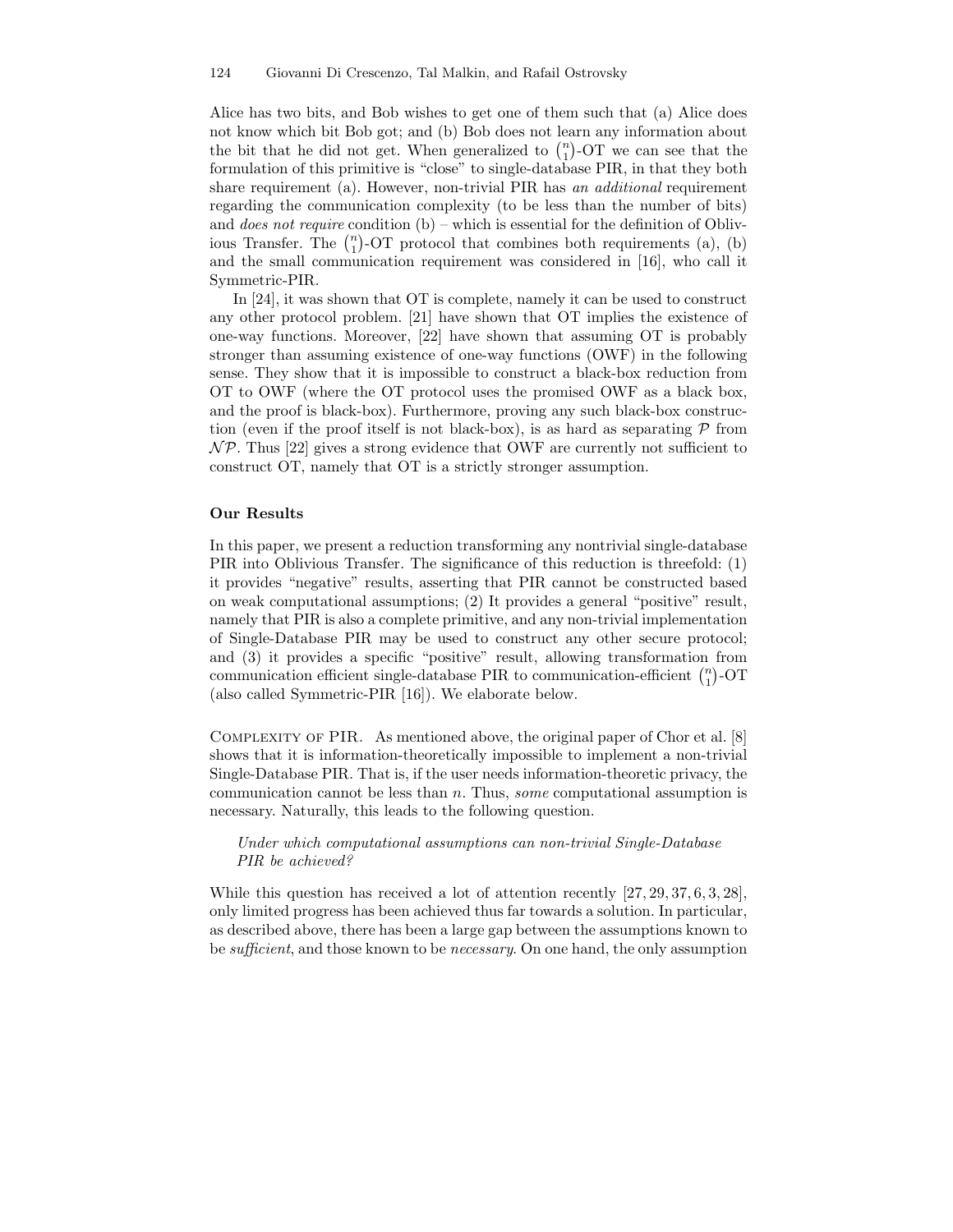previously known to be necessary for non-trivial PIR is the existence of one-way functions [3]; on the other hand, the weakest assumptions known to be sufficient are trapdoor permutations [28]. In this paper we make an important step towards closing this gap, by showing the following

Main Theorem (Informal Statement) If there exists any non-trivial Single-Database PIR then there exists an OT.

That is, even saving one bit compared to the (information-theoretic) trivial protocol of sending the entire database, already requires OT. It is interesting to note that we can also reduce any code for non-trivial single-database PIR to a code for OT; this is similar to code-to-code reductions in [4]. Moreover, our theorem holds even if the communication sent by the user in the given PIR scheme is unbounded, as long as the database sends less than  $n$  bits.

OT protocol implies the existence of a one-way function [21]. Single database PIR also implies the existence of a one-way function [3], but in light of [22] our result is strictly stronger and implies the following:

Corollary (Informal Statement) One-way functions are necessary but probably not sufficient to construct non-trivial Single-Database PIR.

Completeness of Any non-trivial Single-Database PIR. The following corollary, demonstrating the importance of the PIR primitive, follows from the result of the completeness of OT [24]:

Corollary (Informal Statement) Any non-trivial Single-Database PIR is complete for all two-party and multi-party secure computation.

That is, an implementation of the PIR primitives allows a secure computation of any function.

SYMMETRIC-PIR (OR COMMUNICATION-EFFICIENT  $\binom{n}{1}$ -OT). In the standard formulation of PIR, there is no concern about how many bits of the database the user learns. If one makes an additional requirement that the user must learn only one bit (or secret) of the database, then this can be viewed as communicationefficient  $\binom{n}{1}$ -OT (called Symmetrically Private Information Retrieval (SPIR)). SPIR schemes were first introduced in [16] in the setting of multiple databases. In [27] SPIR were shown to exist in the setting of a single database. The singledatabase SPIR schemes of [27, 16, 37] were based on specific algebraic assumptions. Naor and Pinkas [31] have shown a general reduction transforming any single database PIR into single-database SPIR using one call to the underlying PIR protocol, a logarithmic number of calls to one-out-of-two (string) Oblivious Transfer, and the existence of pseudo-random generators. Combining our main result with that of [31] we get:

Theorem (Informal Statement) If there exists any non-trivial Single-Database PIR scheme with communication  $c(n)$  and security parameter k, then there exists  $\binom{n}{1}$ -OT (i.e., SPIR) with communication  $c(n)$ .  $poly(k)$ .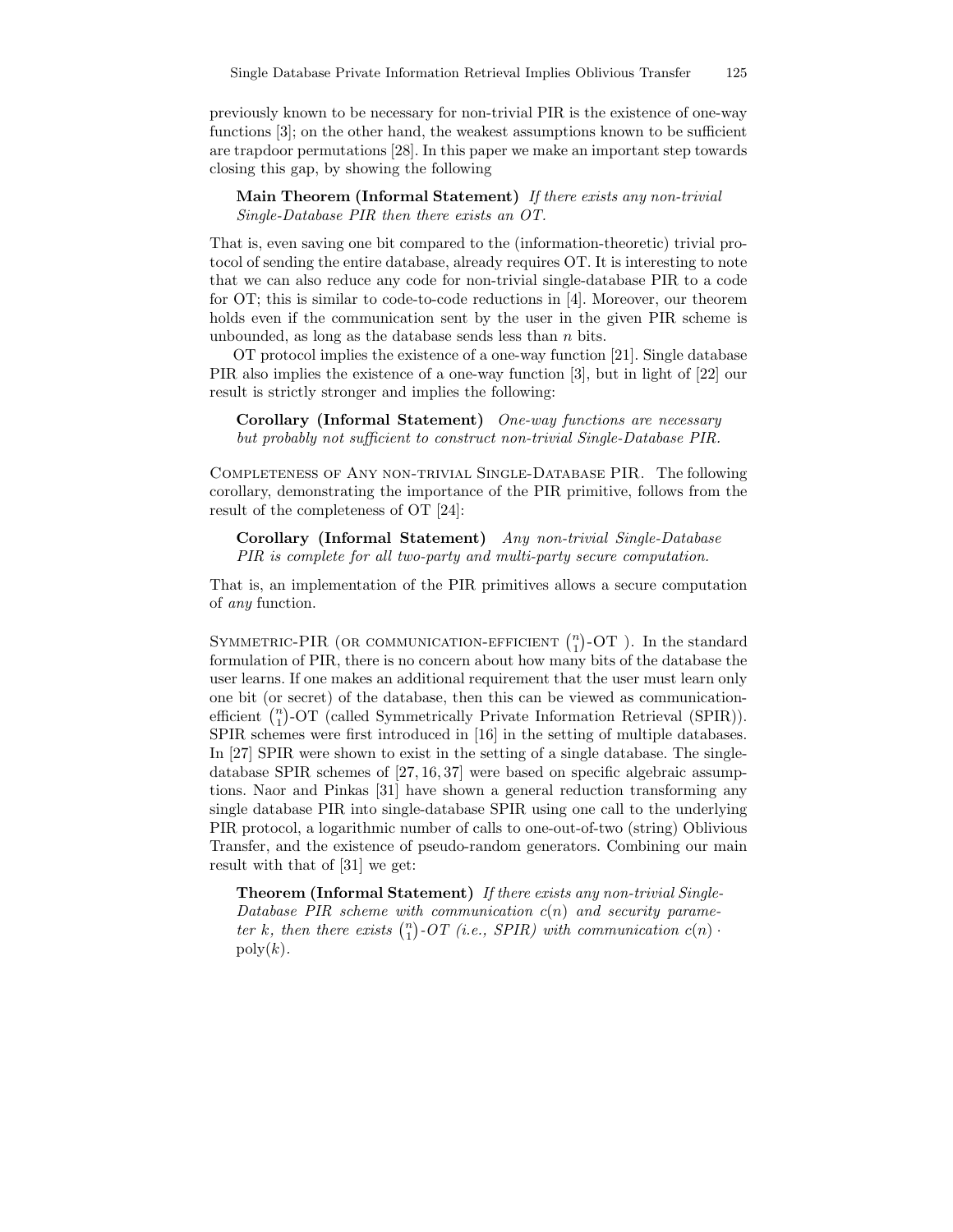We stress that the efficient communication complexity of the SPIR scheme we construct is the main point of the last theorem. Indeed, in the context of computational assumptions, SPIR is equivalent to the  $\binom{n}{1}$ -OT variant of Oblivious Transfer. However, this theorem provides a stronger result, since the communication complexity obtained (which is the main parameter in the SPIR context) is efficient, costing only a factor depending on the security parameter (not on  $n$ ) over the underlying PIR. In particular, when given PIR scheme with a sublinear communication, the resulting SPIR scheme also has sublinear communication.

PROOF OUTLINE. The variant of OT that we use here is the  $\binom{2}{1}$ -OT. We prove our results using the following three steps: (1) communication-efficient PIR implies  $\binom{2}{1}$ -OT for honest parties; (2) communication-efficient PIR implies  $\binom{2}{1}$ -OT (for possibly dishonest parties); (3) communication-efficient PIR implies communication-efficient SPIR.

## 2 Preliminaries and Definitions

In this section we give some general conventions that we will use in the paper and the formal definitions for PIR, SPIR, and OT.

General Conventions Let IN be the set of natural numbers and define  $[k] = \{1, \ldots, k\}$ . If S is a set, the notation  $x \leftarrow S$  denotes the *random process* of selecting element x from set S with uniform probability distribution over  $S$  and independently from all other random choices. If A is an algorithm, the notation  $y \leftarrow A(x)$  denotes the random process of obtaining y when running algorithm A on input  $x$ , where the probability space is given by uniformly and independently choosing the random coins (if any) of algorithm A. By  $\text{Prob}[R_1; \ldots; R_n : E]$ we denote the probability of event  $E$ , after the execution of random processes  $R_1, \ldots, R_n$ . We denote a distribution D as  $\{R_1; \ldots; R_m : v\}$ , where v denotes the values that D can assume, and  $R_1, \ldots, R_m$  is a sequence of random processes generating value  $v$ . By *algorithm* we refer to a (probabilistic) Turing machine. An interactive Turing machine is a probabilistic Turing machine with a communication tape. A pair  $(A, B)$  of interactive Turing machines running in probabilistic polynomial time is an interactive protocol. A transcript of an execution of an interactive protocol is the sequence of messages that appear on the communication tapes of the two machines forming the protocol during that execution. The notation  $t_{A,B}(x, r_A, y, r_B)$  denotes the transcript of an execution of an interactive protocol  $(A, B)$  with inputs x for A and y for B and with random strings  $r_A$  for A and  $r_B$  for B. If  $t = t_{A,B}(x, r_A, y, r_B)$  is such a transcript, the output of  $A$  (resp.  $B$ ) on this execution is denoted by  $A(x, r_A, t)$  (resp.  $B(y, r_B, t)$ ). The notation  $(r_B, t) \leftarrow t_{A,B}(x, r_A, y, \cdot)$  denotes the random process of selecting a random string  $r_B$  uniformly at random (and independently of all other choices), and setting  $t = t_{A,B}(x, r_A, y, r_B)$ . Similarly we denote  $(r_A, t) \leftarrow t_{A,B}(x, \cdot, y, r_B)$  for the case where A's random string is chosen uniformly at random, and  $(r_A, r_B, t) \leftarrow t_{A,B}(x, \cdot, y, \cdot)$  for the case where the random strings for both A and B are chosen uniformly at random.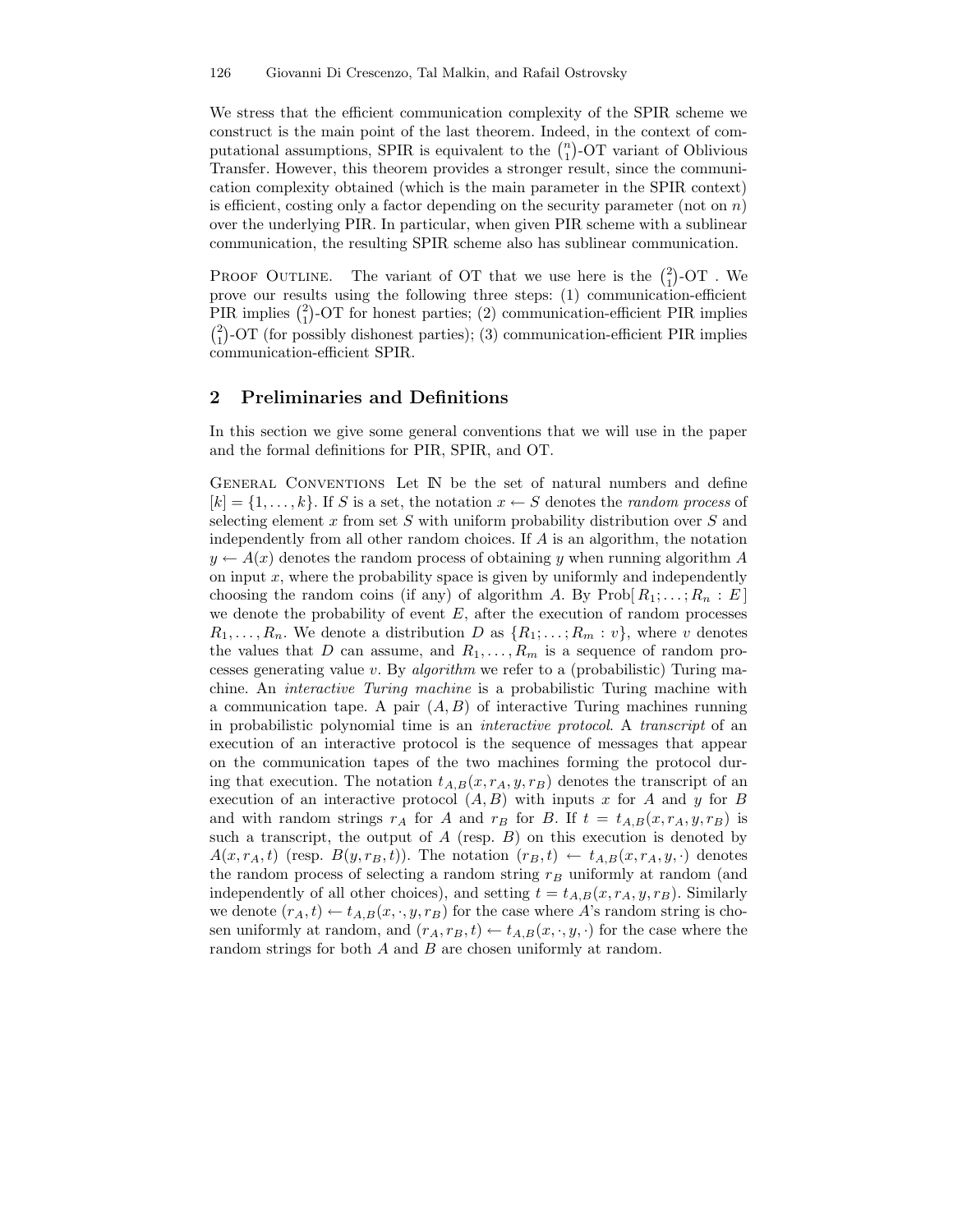PRIVATE INFORMATION RETRIEVAL. Informally, a private information retrieval (PIR) scheme is an interactive protocol between two parties, a database D and a user U. The database holds a *data string*  $x \in \{0,1\}^n$ , and the user holds an *index*  $i \in [n]$ . In its one-round version, the protocol consists of (a) a query sent from the user to the database (generated by an efficient randomized query algorithm, taking as an input the index i and a random string  $r_{\mathcal{U}}$ ; (b) an answer sent by the database (generated by an efficient deterministic (without loss of generality) answer algorithm, taking as an input the query sent by the user and the database  $x$ ); and (c) an efficient reconstruction function applied by the user (taking as an input the index i, the random string  $r_{\mathcal{U}}$ , and the answer sent by the database). At the end of the execution of the protocol, the following two properties must hold: (1) after applying the reconstruction function, the user obtains the *i*-th data bit  $x_i$ ; and (2) the distributions on the query sent to the database are computationally indistinguishable for any two indices  $i, i'$ . (That is, a computationally bounded database does not receive any information about the index of the user). We now give a formal definition of a PIR scheme.

**Definition 1.** (Private Information Retrieval Scheme.) Let  $(D, U)$  be an interactive protocol, and let  $R$  be a polynomial time algorithm<sup>2</sup>. We say that  $(\mathcal{D}, \mathcal{U}, \mathcal{R})$  is a private information retrieval (PIR) scheme if:

1. (Correctness.) For each  $n \in \mathbb{N}$ , each  $i \in \{1, ..., n\}$ , each  $x \in \{0, 1\}^n$ , where  $x = x_1 \circ \cdots \circ x_n$ , and  $x_l \in \{0,1\}$  for  $l = 1, \ldots, n$ , and for all constants c, and all sufficiently large  $k$ ,

 $\text{Prob}[(r_D, r_U, t) \leftarrow t_{D,U}((1^k, x), \cdot, (1^k, n, i), \cdot): \mathcal{R}(1^k, n, i, r_U, t) = x_i] \ge 1 - k^{-c}.$ 

2. (User Privacy.) For each  $n \in \mathbb{N}$ , each  $i, j \in \{1, ..., n\}$ , each  $x \in \{0, 1\}^n$ , where  $x = x_1 \circ \cdots \circ x_n$ , and  $x_l \in \{0, 1\}$  for  $l = 1, \ldots, n$ , for each polynomial time  $\mathcal{D}'$ , for all constants c, and all sufficiently large k, it holds that  $|p_i-p_j| \leq$  $k^{-c}$ , where

$$
p_i = \text{Prob}[(r_{\mathcal{D}'}, r_{\mathcal{U}}, t) \leftarrow t_{\mathcal{D}', \mathcal{U}}((1^k, x), \cdot, (1^k, n, i), \cdot) : \mathcal{D}'(1^k, x, r_{\mathcal{D}'}, t) = 1]
$$
  

$$
p_j = \text{Prob}[(r_{\mathcal{D}'}, r_{\mathcal{U}}, t) \leftarrow t_{\mathcal{D}', \mathcal{U}}((1^k, x), \cdot, (1^k, n, j), \cdot) : \mathcal{D}'(1^k, x, r_{\mathcal{D}'}, t) = 1].
$$

We say that  $(D, U, R)$  is an *honest-database PIR scheme* if it is a PIR scheme in which the user-privacy requirement is relaxed to hold only for  $\mathcal{D}'$  that follow the protocol execution as D.

For sake of generality, the above definition does not pose any restriction on the number of rounds of protocol  $(D, U)$ ; however, we remark that the most studied case in the literature is that of one-round protocols (as discussed above).

<sup>&</sup>lt;sup>2</sup> For clarity, we chose to include the reconstruction function  $R$  as an explicit part of the PIR definition. We note however that replacing  $\mathcal R$  by  $\mathcal U$  in the correctness requirement yields an equivalent definition (where the reconstruction function is an implicit part of  $U$ , who executes it to produce an output).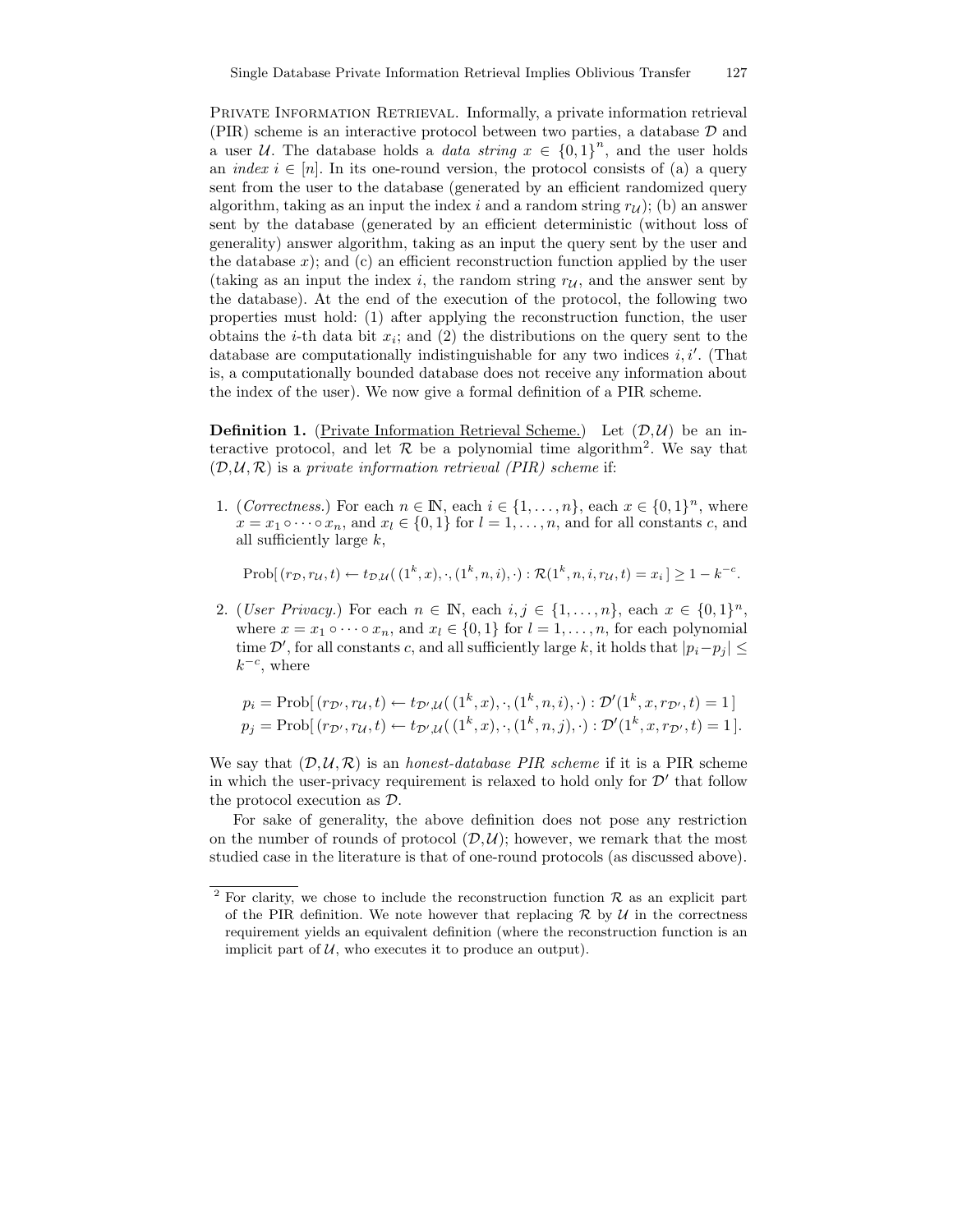Symmetrically Private Information Retrieval. Informally, a symmetrically private information retrieval (SPIR) scheme is a PIR scheme satisfying an additional privacy property: data privacy. Namely, for each execution, there exists an index  $i$ , such that the distributions on the user's view are computationally indistinguishable for any two databases  $x, y$  such that  $x_i = y_i$ . (That is, a computationally bounded user does not receive information about more than a single bit of the data). We now give a formal definition of a SPIR scheme.

#### Definition 2. (Symmetrically Private Information Retrieval Scheme)

Let  $(D, U, R)$  be a PIR scheme. We say that  $(D, U, R)$  is a symmetrically private information retrieval (SPIR) scheme if in addition it holds that

3. (Data Privacy.) For each  $n \in \mathbb{N}$ , for each polynomial time  $\mathcal{U}'$ , each  $i' \in$  $\{1, \ldots, n\}$ , and each random string  $r_{\mathcal{U}'}$ , there exists an  $i \in \{1, \ldots, n\}$ , such that for each  $x, y \in \{0,1\}^n$  where  $x = x_1 \circ \cdots \circ x_n$  and  $y = y_1 \circ \cdots \circ y_n$ ,  $x_l, y_l \in \{0, 1\}$  for  $l = 1, \ldots, n$ , and such that  $x_i = y_i$ , for all constants c and all sufficiently large k, it holds that  $|p_x - p_y| \leq k^{-c}$ , where

$$
p_x = \text{Prob}[(r_D, t) \leftarrow t_{\mathcal{D}, \mathcal{U}'}((1^k, x), \cdot, (1^k, n, i'), r_{\mathcal{U}'}) : \mathcal{U}'(1^k, n, i', r_{\mathcal{U}'}, t) = 1]
$$
  
\n
$$
p_y = \text{Prob}[(r_D, t) \leftarrow t_{\mathcal{D}, \mathcal{U}'}((1^k, y), \cdot, (1^k, n, i'), r_{\mathcal{U}'}) : \mathcal{U}'(1^k, n, i', r_{\mathcal{U}'}, t) = 1].
$$

OBLIVIOUS TRANSFER. Informally, a  $\binom{2}{1}$ -Oblivious Transfer  $\binom{2}{1}$ -OT) is an interactive protocol between Alice, holding two bits  $b_0, b_1$ , and Bob, holding a selection bit c. At the end of the protocol, Bob should obtain the bit  $b_c$ , but no information about  $b_{\bar{c}}$ , whereas Alice should obtain no information about c. (By "obtaining no information" we mean that the two possible views are indistinguishable.) The extension to  $\binom{n}{1}$ -OT is immediate. A formal definition follows.

# **Definition 3.**  $\left(\frac{2}{1}\right)$ -Oblivious Transfer)

Let (Alice, Bob) be an interactive protocol. We say that (Alice, Bob) is a  $\binom{2}{1}$ -Oblivious Transfer  $\binom{2}{1}$ -OT ) protocol with security parameter k if it holds that:

1. (Correctness). For all  $b_0, b_1, c \in \{0, 1\}$ , all constants d, and all sufficiently large k,

$$
\text{Prob}[(r_A, r_B, t) \leftarrow t_{\text{Alice}, \text{Bob}}((1^k, b_0, b_1), \cdot, (1^k, c), \cdot): \text{Bob}(1^k, c, r_B, t) = b_c]
$$
\n
$$
\geq 1 - k^{-d}.
$$

2. (Privacy against Alice). For all probabilistic polynomial time Alice', all  $b_0, b_1 \in \{0, 1\}$ , all constants d, and all sufficiently large k,

Prob 
$$
[c \leftarrow \{0, 1\}; (r_{A'}, r_B, t) \leftarrow t_{Alice', Bob}((1^k, b_0, b_1), \cdot, (1^k, c), \cdot):
$$
  
Alice'(1^k, b\_0, b\_1, r\_{A'}, t) = c  $\leq$  1/2 + k<sup>-d</sup>.

3. (Privacy against Bob). For all probabilistic polynomial time Bob', all  $c' \in$  $\{0, 1\}$ , and all random strings  $r_{B'}$ , there exists  $c \in \{0, 1\}$  such that for all constants  $d$ , and all sufficiently large  $k$ ,

$$
\text{Prob}\left[ (b_0, b_1) \leftarrow \{0, 1\}^2; (r_A, t) \leftarrow t_{\text{Alice}, \text{Bob}'}((1^k, b_0, b_1), \cdot, (1^k, c'), r_{B'}) : \text{Bob}'(1^k, c', r_{B'}) = b_{\bar{c}} \right] \le 1/2 + k^{-d}.
$$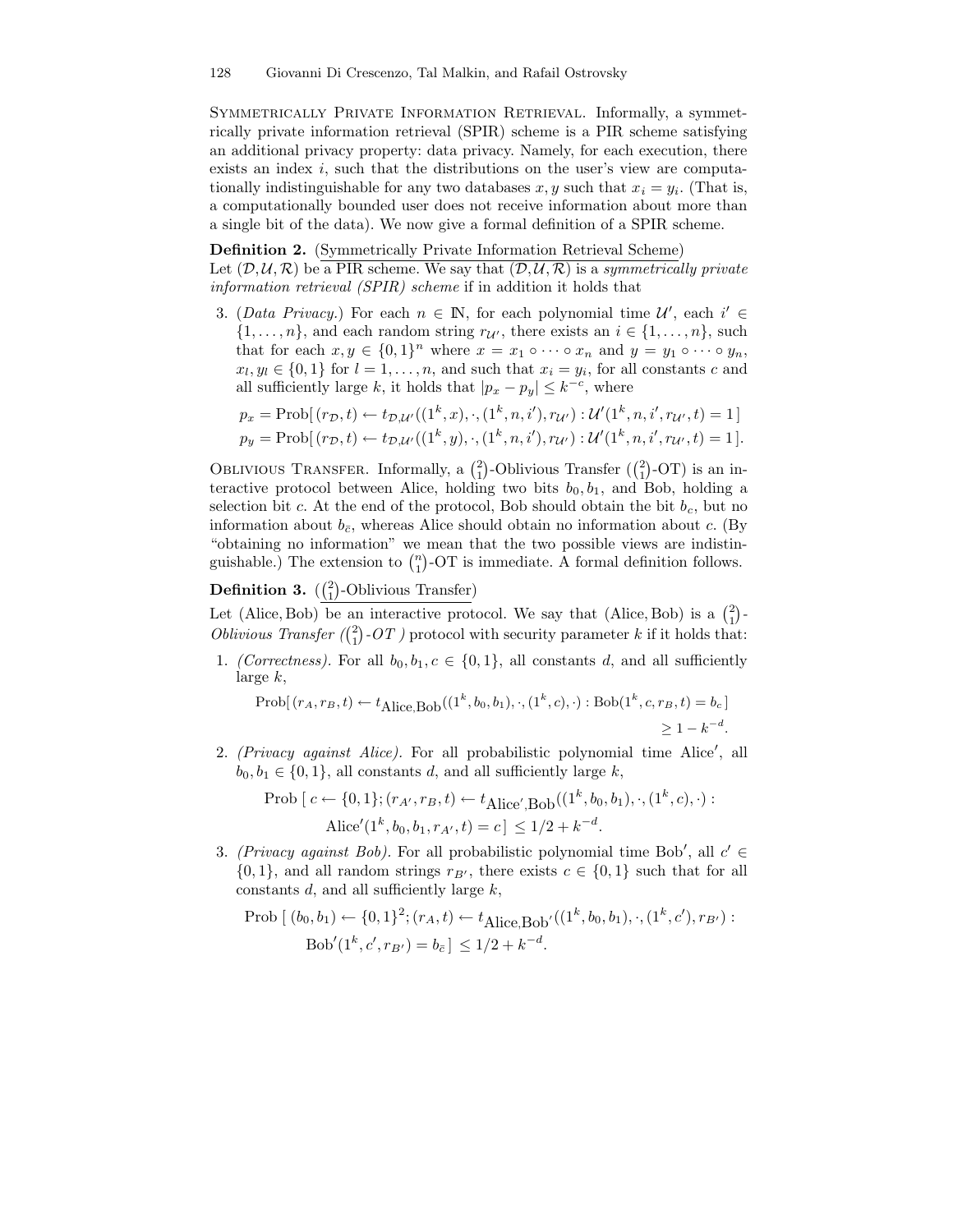We say that (Alice, Bob) is an *honest-Bob*- $\binom{2}{1}$ -OT protocol if it is a  $\binom{2}{1}$ -OT protocol in which privacy against Bob is relaxed to hold only when Bob is honest (but curious). That is, condition (3) in Definition 3 is relaxed to

3'. (Privacy against honest-but-curious-Bob). For all probabilistic polynomial time CuriousB, for all constants  $d$ , and all sufficiently large  $k$ ,

Prob 
$$
[(b_0, b_1) \leftarrow \{0, 1\}^2; (r_A, r_B, t) \leftarrow t_{Alice, Bob}((1^k, b_0, b_1), \cdot, (1^k, c), \cdot):
$$
  
CuriousB $(1^k, c, r_B, t) = b_{\bar{c}} \le 1/2 + k^{-d}$ .

We say that (Alice, Bob) is an *honest-parties*- $\binom{2}{1}$ -*OT* protocol if it is a  $\binom{2}{1}$ -OT protocol where privacy requirements are relaxed to hold only when both Alice and Bob are honest-but-curious; that is, (Alice, Bob) should satisfy correctness, privacy against honest-but-curious Bob (as defined above), and privacy against honest-but-curious Alice (which is similarly defined).

We remark that the definitions of  $\binom{2}{1}$ -OT and its honest-but-curious versions are extended in the obvious way to the case of  $\binom{n}{1}$ -OT, for any  $n \geq 3$ .

COMMUNICATION COMPLEXITY. Let  $(D, U, \mathcal{R})$  be a PIR scheme. We define the *communication complexity* of  $(D, U, R)$  as the maximal length  $c(n)$  of a transcript returned by a possible execution of  $(D, U, \mathcal{R})$  where n is the size of  $\mathcal{D}'$ 's input (i.e. the length of the database). We define the *database communication complexity* as the maximal length  $c_{\mathcal{D}}(n)$  of the communication sent by  $\mathcal D$  in any execution of  $(D, U, R)$ , and similarly the *user communication complexity c<sub>U</sub>(n)*. That is,  $c(n) = c_{\mathcal{D}}(n) + c_{\mathcal{U}}(n)$ . The communication complexity of a SPIR scheme and of an  $\binom{n}{1}$ -OT scheme are similarly defined.

SPIR vs.  $\binom{n}{1}$ -OT. It can be easily verified that  $\binom{n}{1}$ -OT is equivalent to SPIR with a database of length  $n$ . The reason we need two concepts (and the reason we formulated the definitions in two different, though equivalent, ways), is the different motivations for using these primitives (and the way they were historically defined). In particular, we note that when constructing a SPIR protocol, the communication complexity is a crucial parameter.

# 3 PIR Implies honest-Bob- $\binom{2}{1}$ -OT

In this section we construct an honest-Bob- $\binom{2}{1}$ -OT protocol from any PIR scheme with database communication complexity  $c_{\mathcal{D}}(k) < k$  (and arbitrary user communication complexity  $c_{\mathcal{U}}(k)$ , for database of length  $k<sup>3</sup>$ .

 $3$  In this section and the next we denote the database length by  $k$ , since the way it will be used will be for a database whose length depends (polynomially) on the security parameter. This is to avoid confusion with the length of the actual database  $n$  in the last section, where we construct SPIR using this  $\binom{2}{1}$ -OT.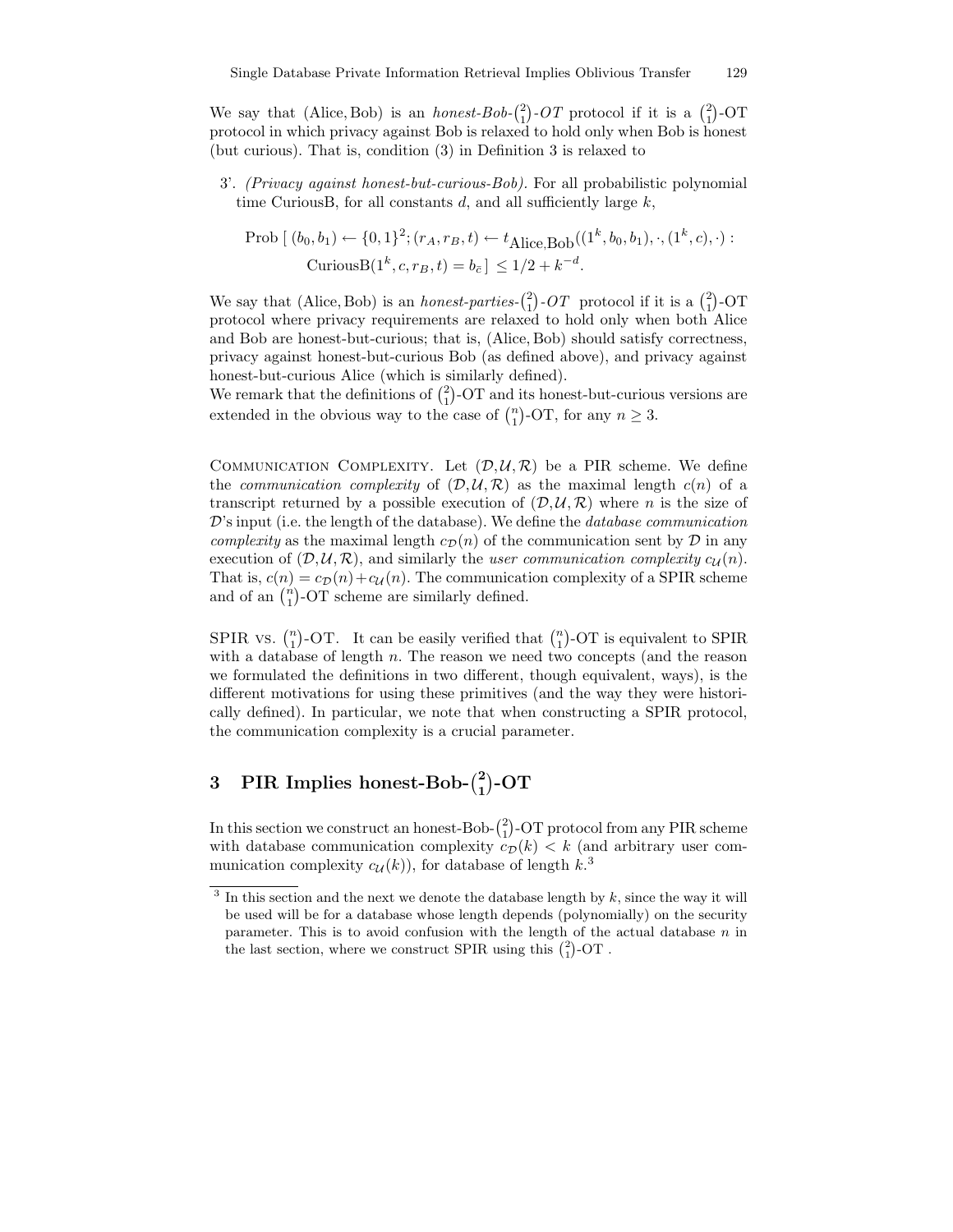THE PROTOCOL DESCRIPTION. Let  $P = (D, U, R)$  be a PIR scheme with database communication  $c_{\mathcal{D}}(k) < k$ . Our  $\binom{2}{1}$ -OT protocol consists of simultaneously invoking polynomially many<sup>4</sup> independent executions of  $P$  with a random data string for  $D$  (ran by Alice) and random indices for  $U$  (ran by Bob). In addition, Bob sends to Alice two sequences of indices (one consists of the indices retrieved in the PIR invocations, and one a sequence of random indices), and in response Alice sends to Bob her two secret bits appropriately masked, so that Bob can reconstruct only one of them. A formal description of protocol (Alice, Bob) is in Figure 1. We note that some related techniques to those in our construction have appeared in [5]; however, we remark that the protocol of [5] cannot be used in our case, mainly because of the differences in the models. We next prove that (Alice, Bob) is a honest-Bob- $\binom{2}{1}$ -OT protocol.

CORRECTNESS. In order to prove the correctness of (Alice, Bob), we need to show that Bob outputs  $b_c$  with probability at least  $1 - k^{-\omega(1)}$ . First, notice that if Bob is able to correctly reconstruct all bits  $x^j(i^j)$  for  $j = 1, \ldots, m$ , after the m executions of the PIR protocol in step 1, then he is able to compute the right value for  $b_c$  in step 5. Next, from the correctness of  $P = (D, \mathcal{U}, \mathcal{R})$ , Bob, who is playing as U, is able to reconstruct all bits  $x^j(i^j)$  with probability at least  $(1 - k^{-\omega(1)})^m$  since the m executions of  $(D, U)$  are all independent. This probability is then at least  $1 - k^{-\omega(1)}$  since m is polynomial in k.

PRIVACY AGAINST ALICE. In order to prove that (Alice, Bob) satisfies the property of privacy against Alice, we need to show that for any probabilistic polynomial time algorithm Alice', the probability that Alice', at the end of the protocol, is able to compute the bit c input to Bob is at most  $1/2 + k^{-\omega(1)}$  (where probability is taken over the uniform distribution of c and the random strings of Alice<sup> $\prime$ </sup> and Bob). Informally, this follows from the user's privacy in the PIR subprotocol  $P$ , which guarantees that in each invocation Alice gets no information about the index used by Bob, and thus cannot tell between the sequence of real indices used, and the sequence of random indices (since both these sequences are distributed uniformly). A more formal argument follows. Assume for the sake of contradiction that the property is not true; namely, there exists a probabilistic polynomial time algorithm Alice', which, after running protocol (Alice', Bob), is able to compute c with probability at least  $1/2 + k^{-d}$ , for some constant d and infinitely many k. In step 3, Bob sends two m-tuples  $(I_0, I_1)$  of indices to Alice', such that  $I_c$  is the tuple of indices used by Bob in the PIR invocations of step 1, and  $I_{\bar{c}}$  is a tuple containing random indices. Therefore, Alice' is able to guess with probability at least  $1/2 + k^{-d}$  which one of  $I_0, I_1$  is the tuple of retrieved indices. This implies, by a hybrid argument, that for some position  $j \in \{1, \ldots, m\}$ , Alice' can guess with probability at least  $1/2 + k^{-d}/m$  whether in the j-th PIR invocation the index used was  $i_0^j$  or  $i_1^j$ . Since all PIR invocations

 $4$  The number of invocations,  $m$ , is a parameter whose value can be set based on the communication complexity of  $P$  and the target (negligible) probability of error in OT, but will always be polynomial in k as will become clear below.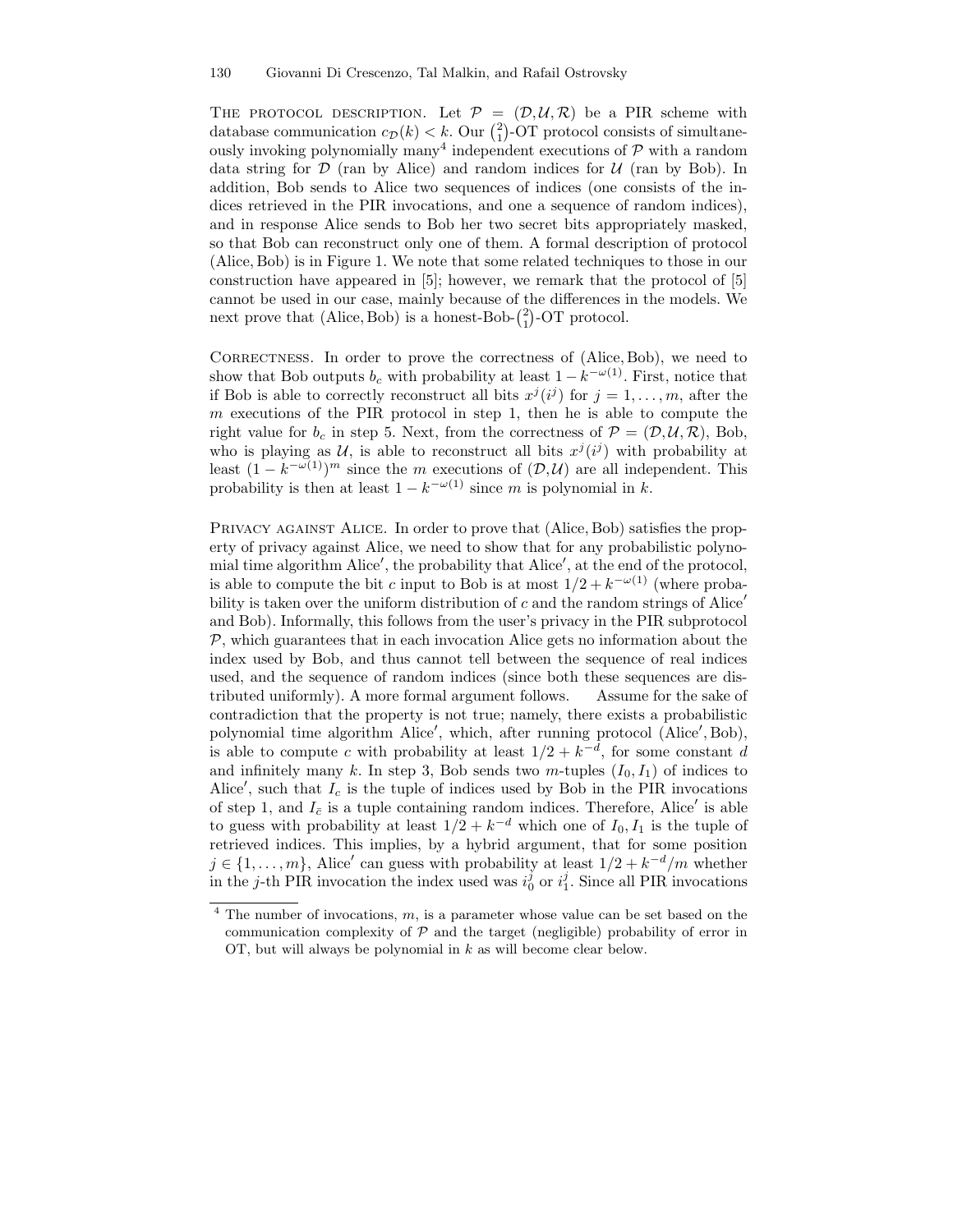| Honest-Bob- $\binom{2}{1}$ -OT                                                                                                                                                                                                                                                                                                                                                                                                                                                                                                                                                                                                                                              |
|-----------------------------------------------------------------------------------------------------------------------------------------------------------------------------------------------------------------------------------------------------------------------------------------------------------------------------------------------------------------------------------------------------------------------------------------------------------------------------------------------------------------------------------------------------------------------------------------------------------------------------------------------------------------------------|
| Alice's inputs: $1^k$ (where k is a security parameter) and $b_0, b_1 \in \{0, 1\}.$<br><b>Bob's inputs:</b> $1^k$ and $c \in \{0, 1\}.$<br><b>Additional (common) inputs:</b> a parameter $m$ polynomial in $k$ , and a PIR<br>protocol $(\mathcal{D}, \mathcal{U}, \mathcal{R})$ .                                                                                                                                                                                                                                                                                                                                                                                        |
| Instructions for Alice and Bob:                                                                                                                                                                                                                                                                                                                                                                                                                                                                                                                                                                                                                                             |
| 1. For every $j \in \{1, \ldots, m\}$ do:<br>$-$ Alice uniformly chooses a data string $x^j \in \{0,1\}^k$<br>(where $x^j$ can be written as $x^j(1) \circ \cdots \circ x^j(k)$ , for $x^j(i) \in \{0,1\}$ ).<br>- Bob uniformly chooses an index $i^j \in [k]$<br>- Alice and Bob invoke the PIR protocol $(\mathcal{D}, \mathcal{U}, \mathcal{R})$ where Alice plays<br>the role of D on input $(1^k, x^j)$ and Bob plays the role of U on input<br>$(1^k, k, i^j)$ . (That is, Alice and Bob execute $(\mathcal{D}, \mathcal{U})$ on the above inputs,<br>and then Bob applies the reconstruction function $\mathcal R$ to obtain the bit<br>$x^{\jmath}(i^{\jmath})$ ). |
| 2. Bob sets $(i_c^1, \ldots, i_c^m) \stackrel{\text{def}}{=} (i^1, \ldots, i^m)$ (* the indices retrieved *)<br>and uniformly chooses $(i_{\overline{c}}^1, \ldots, i_{\overline{c}}^m)$ from $[k]^m$ . (* random indices *)                                                                                                                                                                                                                                                                                                                                                                                                                                                |
| 3. Bob sends to Alice $(i_0^1, , i_0^m)$ and $(i_1^1, , i_1^m)$ .<br>4. Alice sets $z_0 \stackrel{\text{def}}{=} b_0 \oplus x^1(i_0^1) \oplus \ldots \oplus x^m(i_0^m)$ , and $z_1 \stackrel{\text{def}}{=} b_1 \oplus x^1(i_1^1) \oplus \ldots \oplus x^m(i_1^m)$<br>and sends $z_0, z_1$ to Bob;                                                                                                                                                                                                                                                                                                                                                                          |
| 5. Bob computes $b_c = z_c \oplus x^1(i^1) \oplus \ldots \oplus x^m(i^m)$ and <b>outputs:</b> $b_c$ .                                                                                                                                                                                                                                                                                                                                                                                                                                                                                                                                                                       |

Fig. 1. A protocol (Alice,Bob) for honest-Bob- $\binom{2}{1}$ -OT, using a PIR protocol  $\mathcal{P} =$  $(\mathcal{D}, \mathcal{U}, \mathcal{R})$  with  $c_{\mathcal{D}}(k) < k$  database communication complexity.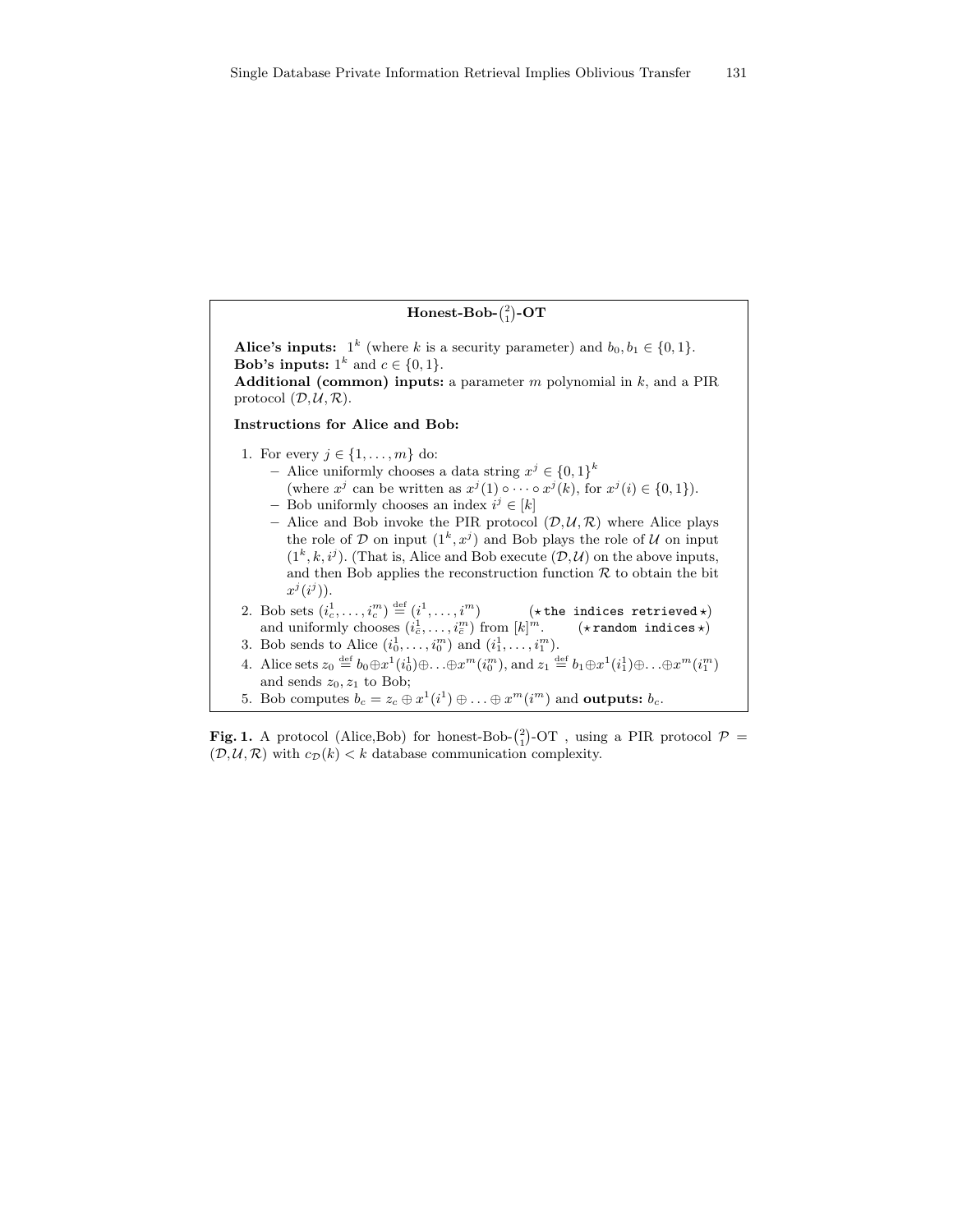are independent (implying that the indices in different positions within  $I_0$  and  $I_1$  are independent), it is straightforward to use Alice' to construct a  $\mathcal{D}'$  which distinguishes in a single PIR execution between the index used by the user and a random index, with probability at least  $1/2 + k^{-d}/m$ . Since m is polynomial, this is a non-negligible advantage, and thus contradicts the user privacy of  $P$ .

PRIVACY AGAINST HONEST-BUT-CURIOUS BOB. In order to prove that the pair (Alice, Bob) satisfies the property of privacy against a honest-but-curious Bob, we need to show that the probability that Bob, after behaving honestly in the protocol, is able to compute the bit  $b_{\bar{c}}$  is at most  $1/2 + k^{-\omega(1)}$  (where probability is taken over the uniform distribution of  $b_0, b_1$ , and the random strings of Alice and Bob). In order to prove this property for an appropriate polynomial number m of invocations of  $(D, U)$  in step 1, we start by considering a single invocation. In the following lemma we consider the probability p that a malicious user  $\mathcal{U}',$ after invoking  $(D, U')$  where D uses a uniformly chosen database, fails in reconstructing a bit in a *random* location  $j$  in the database. Note that  $j$  is not known to  $\mathcal{U}'$  when running  $(\mathcal{D}, \mathcal{U}')$ .<sup>5</sup> We also note that no further requirements about  $\mathcal{U}'$  or its computational power are necessary. In the following we show that if the database communication complexity is less than the length of the data, this failure probability is non-negligible. This is shown by first bounding the binary entropy of the failure probability.

**Lemma 1.** Let  $P = (D, \mathcal{U}, \mathcal{R})$  be a PIR scheme with database communication complexity  $c_{\mathcal{D}}(k)$ . For every interactive Turing machine  $\mathcal{U}'$ , every reconstruction algorithm  $\mathcal{R}'$ , every  $r_{\mathcal{U}'}$ , and every k, let

$$
p \stackrel{\text{def}}{=} \text{Prob}\left[x = x_1 \circ \cdots \circ x_k \leftarrow \{0, 1\}^k; (r_{\mathcal{D}}, t) \leftarrow t_{\mathcal{D}, \mathcal{U}'}((1^k, x), \cdot, 1^k, r_{\mathcal{U}'});
$$

$$
j \leftarrow [k] : \mathcal{R}'(1^k, r_{\mathcal{U}'}, t, j) \neq x_j]
$$

Then it holds that  $H(p) \geq \frac{k-c_{\mathcal{D}}(k)}{k}$  $\frac{d_{\mathcal{D}}(\mathcal{R})}{d_{\mathcal{R}}}$ , where  $H(p)$  is the binary entropy function  $H(p) \stackrel{\text{\tiny def}}{=} p \log(1/p) + (1-p) \log(1/(1-p)).$ 

**Proof.** We need to prove that, for every  $\mathcal{U}'$  and  $\mathcal{R}'$ , after running  $(\mathcal{D}, \mathcal{U}')$  with a uniform data string for  $D$ , the probability that  $\mathcal{R}'$  fails in reconstructing a data bit in a uniformly chosen location  $j$ , has binary entropy which is bounded below by  $\frac{k-c_{\mathcal{D}}(k)}{k}$  $\frac{d_{\mathcal{D}}(\kappa)}{k}$ . This is proved using standard information theory arguments (e.g., similar arguments have been used in [3]). For background and terminology used in the proof below, see for example [9].

Let X be the random variable ranging over the data strings (where  $X_i$  corresponds to the  $j$ -th bit), and  $A$  be the random variable ranging over the database answers. Thus, the length of A is at most  $c_{\mathcal{D}}(k)$ , implying that  $H(A) \leq c_{\mathcal{D}}(k)$ (where H is the entropy function for random variables). Let  $\hat{X} \in \{0,1\}^k$  denote the user's reconstruction of the data string  $X$ , namely (following the notation in

<sup>&</sup>lt;sup>5</sup> Indeed, if  $\mathcal{U}'$  had known which location j he would have to reconstruct, he could run the honest user algorithm  $U$  with input j, and could reconstruct the correct bit with high probability using the reconstruction function  $\mathcal{R}$ .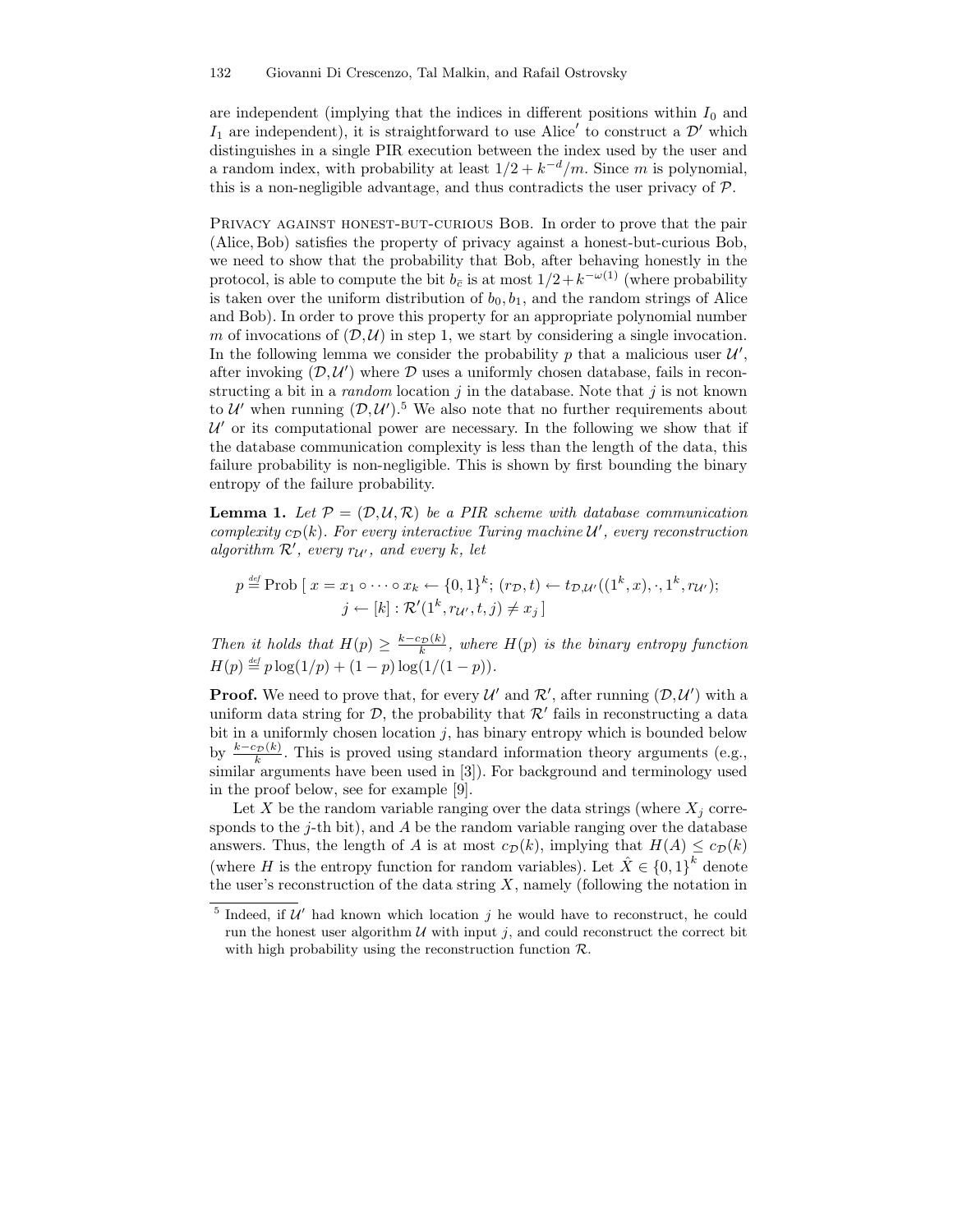the lemma),  $\hat{X}_j = \mathcal{R}'(1^k, r_{\mathcal{U}'}, t, j)$  for  $j \in [k]$ . Let  $p_j \stackrel{\text{def}}{=} \text{Prob}\left[\hat{X}_j \neq X_j\right]$  be the probability of failure in reconstructing the j-th bit. The probability of failure in reconstructing a *random* bit-location is therefore  $p = (1/k) \cdot \sum_{j=1}^{k} p_j$ . By Fano's inequality (see [9]), we have that  $H(p_j) \geq H(X_j|A)$ , for all  $j = 1, ..., k$ , where  $H(p_i)$  refers to the binary entropy function, and  $H(X_i | A)$  is the entropy of  $X_i$ given A. By the chain rule for entropy,

$$
H(X|A) = \sum_{j=1}^{k} H(X_j|A, X_{j-1}, \dots, X_1) \le \sum_{j=1}^{k} H(X_j|A)
$$

On the other hand,

$$
H(X|A) = H(X) - H(A) + H(A|X) = k - H(A) \ge k - c_{\mathcal{D}}(k),
$$

where the last equality follows since A is determined by  $X$ . Putting all the above together and using the concavity of the entropy function, we obtain that

$$
H(p) = H(\frac{1}{k} \sum_{j=1}^{k} p_j) \ge \frac{1}{k} \sum_{j=1}^{k} H(p_j) \ge \frac{1}{k} \sum_{j=1}^{k} H(X_j | A) \ge \frac{H(X | A)}{k} \ge \frac{k - c_D(k)}{k}
$$

Remark 1. Note that Lemma 1 holds even when  $c_{\mathcal{D}}(k)$  is defined as the expected database communication complexity (rather than the worst-case one). This is because the proof above holds for any  $c_{\mathcal{D}}(k) \geq H(A)$ , and indeed the expected length of  $A$  is bounded below by the entropy of  $A$  (according to the entropy bound on data compression [9]).

The relation between the failure probability  $p$  and its binary entropy is given by the following fact (the proof follows from the expression for the entropy function and is omitted).

**Fact 1** For every  $\epsilon > 0$  there exists a constant  $c > 0$  such that for every  $0 \leq$  $p < c$ ,  $p \log(1/p) \leq H(p) \leq (1+\epsilon)p \log(1/p)$ .

The above fact allows us to translate the lower bound on  $H(p)$  into a lower bound on p. For example, a loose manipulation of the fact yields that, for any  $\delta > 0$  and small enough  $p, p > H(p)^{1+\delta}$ . More generally, if  $H(p)$  is non-negligible then p is also non-negligible. For sake of concreteness, we state a corollary bounding the failure probability, using  $\delta = 1$ . This will be sufficient for our needs, although as explained tighter corollaries can be derived.

**Corollary 1.** Let  $P = (\mathcal{D}, \mathcal{U}, \mathcal{R})$  be a PIR scheme with database communication complexity  $c_{\mathcal{D}}(k)$ . The there exists a constant  $c > 0$  such that for every interactive Turing machine  $\mathcal{U}'$ , every reconstruction algorithm  $\mathcal{R}'$ , every  $r_{\mathcal{U}'}$ , and every  $k$ , letting p be as in Lemma 1, we have that either  $p > c$ , or  $p \ge (1 - c_{\mathcal{D}}(k)/k)^2$ .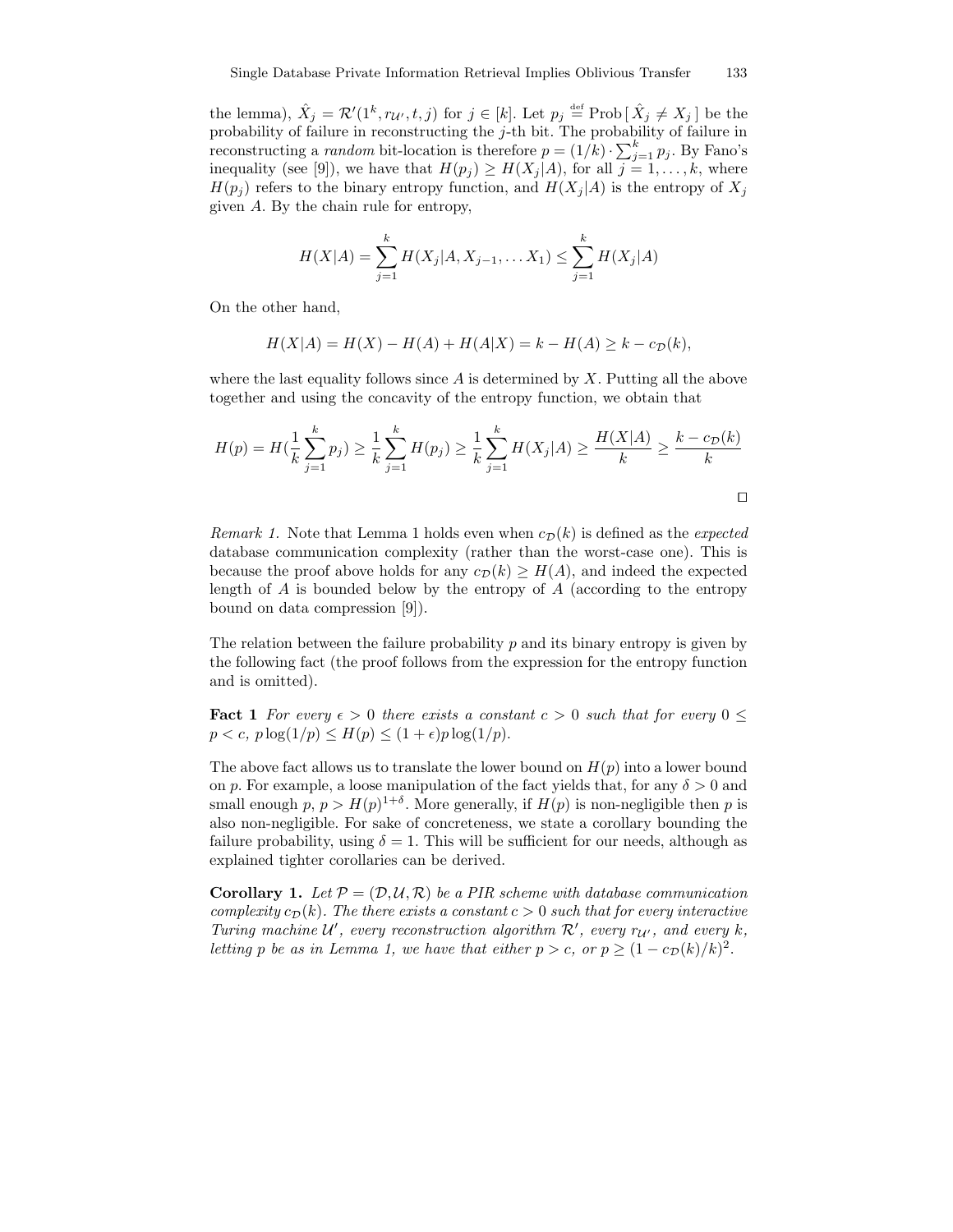Thus, if the communication complexity  $c_{\mathcal{D}}(k) < k$ , the probability that the user fails to reconstruct a bit in a random location after a single execution is non-negligible. For example, if  $c_{\mathcal{D}}(k) = k - 1$  this failure probability is at least  $1/poly(k)$ , and if  $c_{\mathcal{D}}(k) \leq k/2$  the failure probability is constant.

Finally, recall that in our protocol Alice and Bob run m independent invocations of  $(D, U)$ , and (since Bob is honest-but-curious),  $I_{\bar{c}} = (i_{\bar{c}}^1, \ldots, i_{\bar{c}}^m)$  is a uniformly chosen  $m$ -tuple, independent of the random choices made in the PIR invocations. Moreover, Bob is able to reconstruct  $b_{\bar{c}}$  if and only if he can reconstruct the exclusive-or of all values  $x^1(i_{\bar{c}}^1) \oplus \cdots \oplus x^m(i_{\bar{c}}^m)$ , since he receives  $z_{\bar{c}}$ from Alice in step 4. This, together with Corollary 1, yields that for an appropriately chosen polynomial number  $m$ , the failure probability is exponentially close to 1, namely Bob's probability of correctly reconstructing  $b_{\bar{c}}$  is negligible. We conclude that our protocol maintains privacy against honest-but-curious Bob.

We have proved that the protocol of Figure 1 maintains correctness, privacy against Alice, and privacy against honest-but-curious Bob. We have therefore proved the following theorem.

Theorem 1. If there exists a single database PIR scheme with database communication complexity  $c_{\mathcal{D}}(k) < k$ , where k is the length of the database, then there exists an honest-Bob- $\binom{2}{1}$ -OT protocol with security parameter k.

Similarly, it is easy to see that using a PIR scheme for which the data privacy requirement holds with respect to honest databases (rather than maliciously ones) in the protocol of Figure 1 yields an  $\binom{2}{1}$ -OT protocol for which both privacy requirement hold with respect to honest Alice and Bob.

Theorem 2. If there exists a honest-database PIR scheme with database communication complexity  $c_{\mathcal{D}}(k) < k$ , where k is the length of the database, then there exists an honest-parties- $\binom{2}{1}$ -OT protocol with security parameter k.

The following remarks about the full strength of Theorem 1 follow from the proof above.

Round and Communication Complexity. Our protocol for honest-Bob- $\binom{2}{1}$ -OT requires the same number of rounds as the underlying PIR protocol  $P$ , and in particular if  $P$  has one round, so is the new protocol. This is so, since all the messages that need to be sent by Bob (in steps 1,3 of our protocol) can be computed in parallel and sent to Alice in a single message, and similarly all messages that need to be sent back by Alice (in steps 1,4) can be sent to Bob in a single message. We also note that our theorem holds even when we consider expected communication complexity (rather than maximal).

Computational Power of the Parties. Our transformation from PIR to honest-Bob- $\binom{2}{1}$ -OT preserves the computational power of the parties; namely, if  $\mathcal{D}$  (resp.,  $\mathcal{U}$ ) runs in polynomial time, then so does Alice (resp., Bob). In terms of privacy, our result is stronger than stated in Theorem 1; namely, the privacy against the honest-but-curious Bob is information-theoretic (to see this, observe that in the proof of this property we never make any assumption on the computational power of Bob, but rather rely on Lemma 1 which is information-theoretic).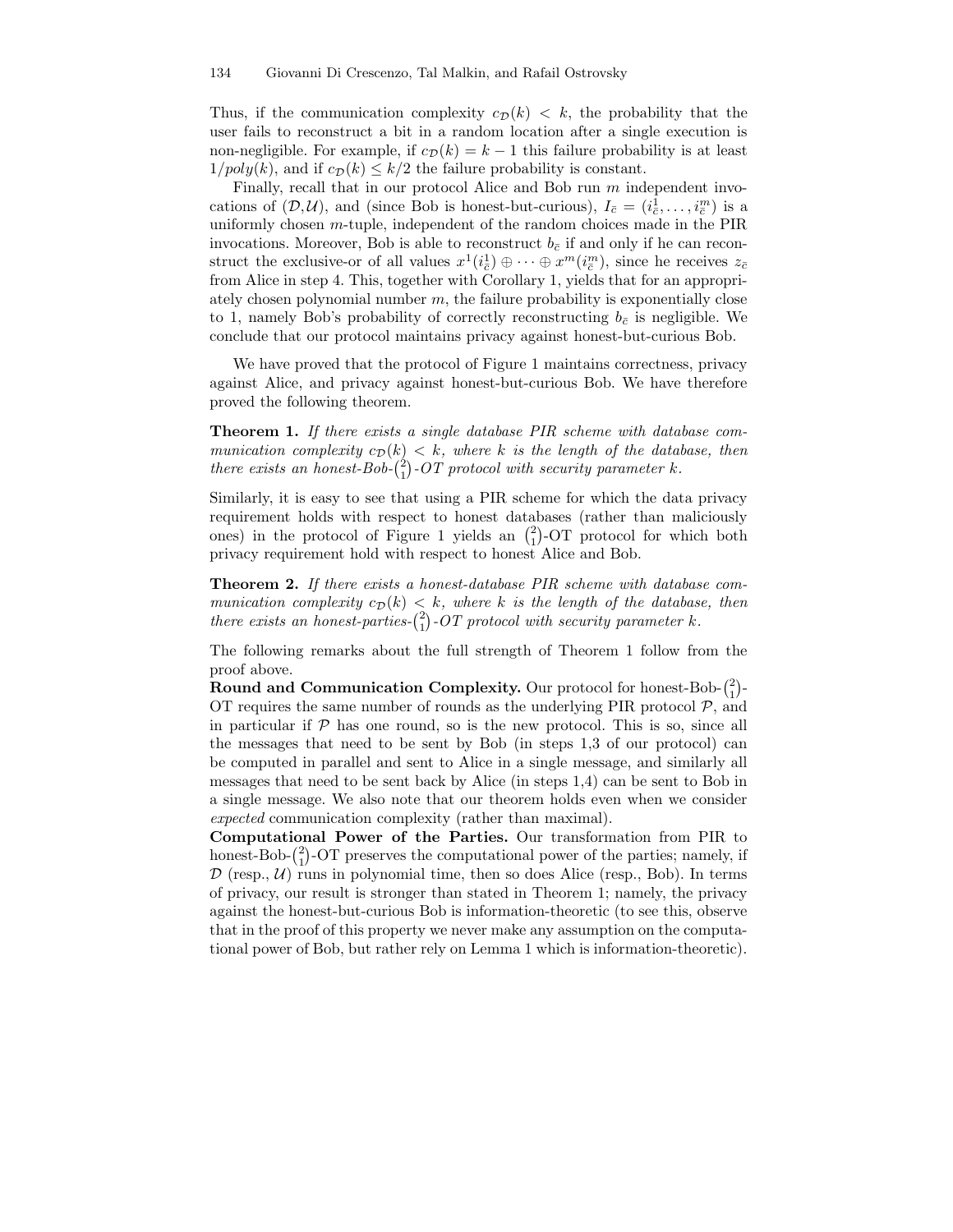On the other hand, the privacy against Alice requires the same assumptions as on the computational power of  $D$  in the PIR protocol  $(D, U)$ ; however, notice that Alice must be computationally bounded, since there exists no single database PIR protocol with communication complexity smaller than the size of the database and private against a computationally unbounded database [8].

Our Reduction. We note that our construction is a black-box reduction in the following sense: the  $\binom{2}{1}$ -OT uses the underlying PIR protocol as a subroutine with the only guarantee that the total number of bits that user gets regarding the database is strictly less then the total size of the database (i.e., without relying on any specific features of the implementation, and without making any additional assumptions about the implementation.) Thus any idealized implementation of this primitive (as a black-box) will also work for our purposes. As a consequence, our reduction is also "code-to-code". That is, any implementation of non-trivial Single-Database PIR protocol will also give an implementation of OT. In this aspect, our reduction is similar to [4].

# 4 PIR Implies  $\binom{2}{1}$ -OT (even for dishonest parties)

In this section, we transform the protocol given in Figure 1 into a protocol that is resilient against arbitrary (possibly dishonest) parties. That is, we prove the following analogue of Theorem 1.

Theorem 3. If there exists a single database PIR scheme with database communication complexity  $c_{\mathcal{D}}(k) < k$ , where k is the length of the database, then there exists an  $\binom{2}{1}$ -OT protocol with security parameter k. Moreover, if the original PIR scheme requires a constant number of rounds then so does the resulting  $\binom{2}{1}$ -OT protocol.

**Proof.** Let P be a PIR scheme with database communication  $c_{\mathcal{D}}(k) < k$ . Theorem 1 guarantees an implementation of  $\binom{2}{1}$ -OT for honest-but-curious Bob. Such an implementation may be transformed into one for dishonest parties, using (by now standard) techniques originating in [18, 19], based on commitment schemes and zero-knowledge proofs for NP-complete languages. The resulting reduction, however, would return a protocol for  $\binom{2}{1}$ -OT having a number of rounds polynomial in  $k$  even if the original PIR scheme has a constant number of rounds. Below we sketch a more direct reduction, combining ideas in [19] with techniques for witness-indistinguishability protocols from [14], which yields a constant round  $\binom{2}{1}$ -OT whenever  $P$  is a constant round PIR.

Let us denote by (Alice, Bob) the  $\binom{2}{1}$ -OT scheme obtained applying Theorem 1 to  $P$ . In order to achieve privacy against a possibly dishonest Bob, it is enough to design the scheme so that the following two properties are satisfied: (1) the two m-tuples of indices  $(i_0^1, \ldots, i_0^m)$  and  $(i_1^1, \ldots, i_1^m)$  are uniformly and independently distributed over  $[n]^m$ ; (2) Bob's messages during the execution of the PIR subprotocols are computed according to the specified program, and using randomness that is independently distributed from the above two  $m$ -tuple of indices. In order to achieve the first property, the two  $m$ -tuples are computed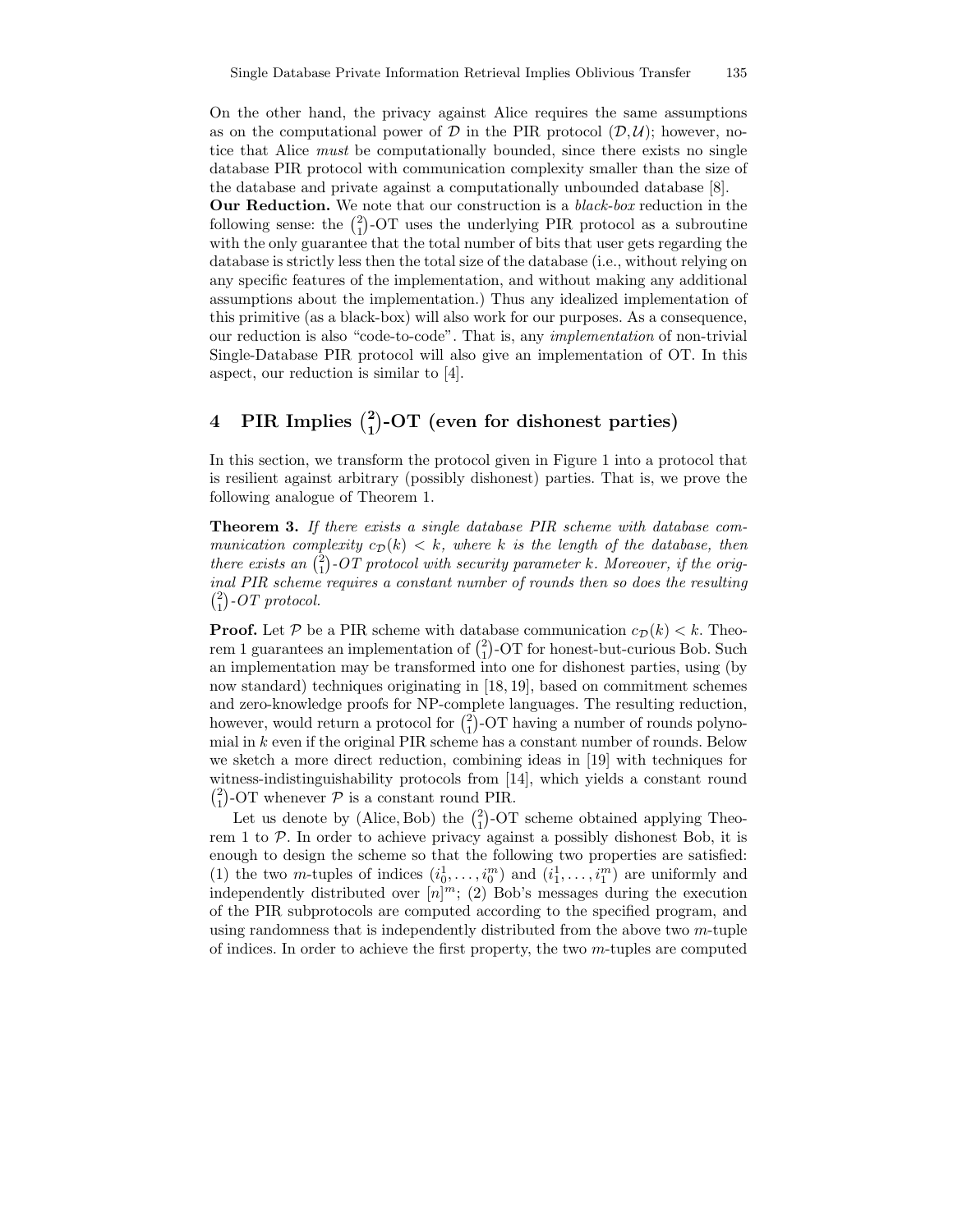using a flipping coin subprotocol at the beginning of protocol (Alice,Bob). In order to achieve the second property, at the beginning of the protocol Bob commits to the randomness to be later used while running the PIR subprotocol. Specifically, the protocol (Alice,Bob) is modified as follows.

At the beginning of protocol (Alice, Bob):

- 1. Bob commits to a sufficiently random string  $R$  and to randomly chosen indices  $(l_0^1, \ldots, l_0^m)$  and  $(l_1^1, \ldots, l_1^m)$  by sending three commitment keys  $com_R$ ,  $com_0, com_1;$
- 2. Alice sends random indices  $(h_0^1, \ldots, h_0^m)$  and  $(h_1^1, \ldots, h_1^m)$ ;
- 3. Bob sets  $i_d^j = (h_d^j + l_d^j \mod n) + 1$ , for  $j = 1, ..., m$  and  $d = 0, 1$ ;

When required to use indices  $(i^1, \ldots, i^m)$  in step 1 of (Alice, Bob), for each message he sends:

4. Bob proves that the message has been correctly computed according to the PIR subprotocol, using the string R committed in step 1 above as random tape, and using as a tuple of indices one of the two m-tuples committed in step 1 above. This can be written as an NP statement and can be efficiently reduced to a membership statement  $T$  for an NP complete language. Bob proves T to Alice by using a witness-indistinguishable proof system.

When required to send indices  $(i_d^1, \ldots, i_d^m)$ , for  $d = 0, 1$ , in step 3 of (Alice, Bob):

5. Bob proves that the two tuples he is sending have been correctly computed in the following sense: one is the same used in the PIR subprotocols and one is the one out of the two committed in step 1 above not used in the PIR subprotocols. This can be written as an NP statement and can be efficiently reduced to a membership statement T for an NP complete language. Bob proves T to Alice by using a witness-indistinguishable proof system.

We note that the parallel execution of an atomic zero-knowledge proof system for an NP-complete language as the one in [18] is known to be witnessindistinguishable from results in [14] and can be implemented using only 3 rounds of communication, and therefore can be used in steps 4 and 5 above.

Now, let us briefly show that the modified protocol (Alice, Bob) is a  $\binom{2}{1}$ -OT protocol. First of all, observe that the described modification does not affect the property of correctness, which therefore continues to hold. Then observe that the fact that the privacy against Alice continues to hold follows from the witnessindistinguishability of the proof system used, and the privacy against a possibly dishonest Bob follows from the soundness of the proof system used. Moreover, the overall number of rounds of the modified protocol (Alice, Bob) is constant and no additional complexity assumption is required, since commitment schemes and 3-round witness-indistinguishable proof systems for NP complete languages can be implemented using any one-way function [20, 30] and one-way functions, in turn, can be obtained by any low-communication PIR protocol [3].  $\Box$ We remark that in the case  $c(k) < k/2$  the above transformation can be made more efficient (by a polynomial factor) using a direct derivation of commitment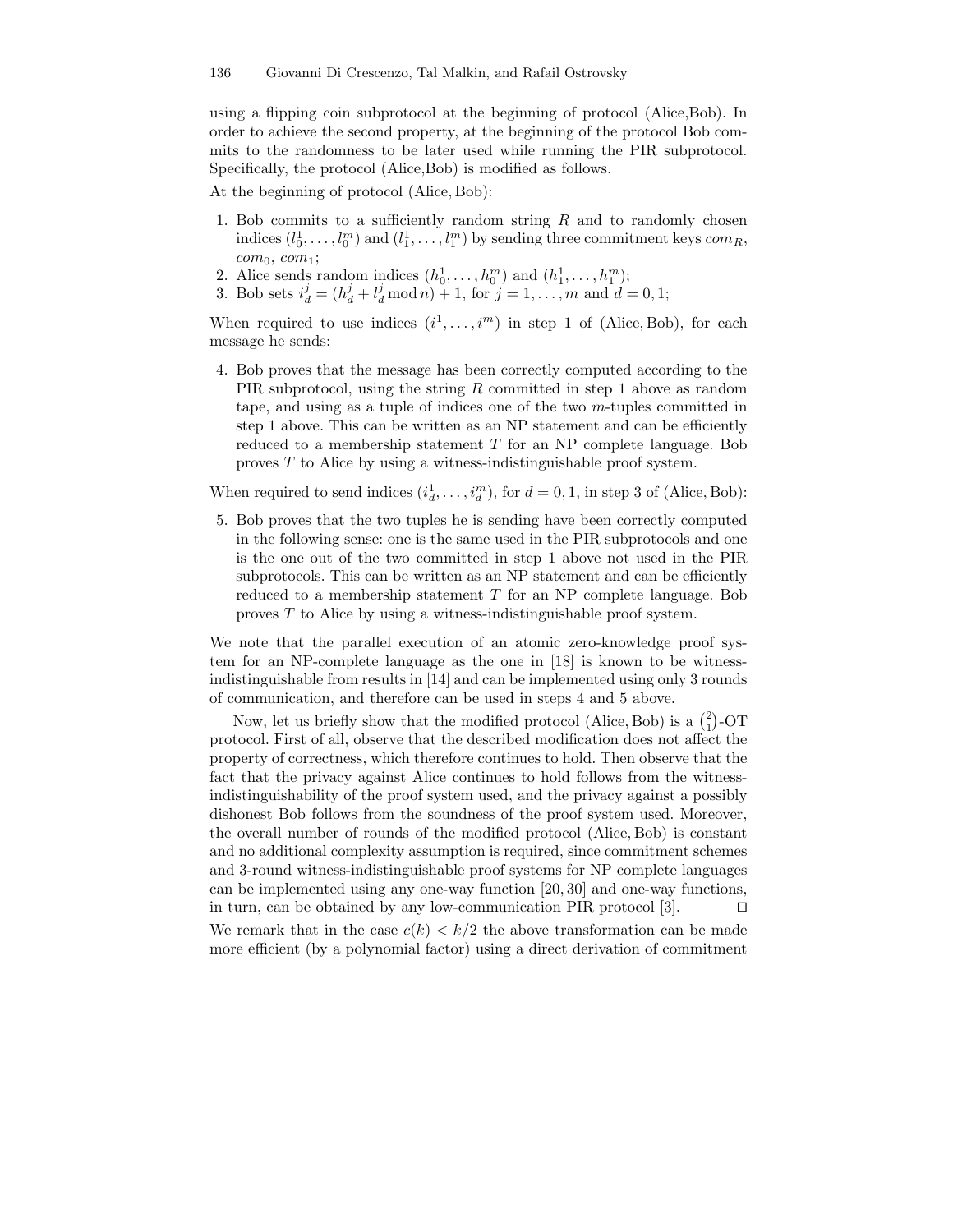schemes from low communication PIR, provided in [3]. Finally, using Theorem 2 and the same techniques as above, Theorem 3 can be strengthened to transform even an honest-database PIR into a  $\binom{2}{1}$ -OT protocol; that is:

Theorem 4. If there exists a single database honest-database PIR scheme with database communication complexity  $c_{\mathcal{D}}(k) < k$ , where k is the length of the database, then there exists an  $\binom{2}{1}$ -OT protocol with security parameter k.

## 5 PIR Implies SPIR

We are now ready to complete the proof of the following theorem.

Theorem 5. If there exists a single database PIR scheme with communication complexity  $c(n) < n$ , where n is the length of the database, then there exists a single database SPIR scheme with security parameter k and communication complexity  $c(n) \cdot q(k)$  for some polynomial q.

Proof. First, by the result of Naor and Pinkas [31], we know that given a family of pseudo-random functions, a  $\binom{2}{1}$ -OT primitive, and a single database PIR with communication complexity  $c(n)$ , there exists a single database SPIR protocol which uses  $\log n$  invocations of  $\binom{2}{1}$ -OT, and additional communication complexity  $c(n \cdot poly(k))$  where n is the length of the data string and k is the security parameter. Next, since PIR implies one-way functions (first proved in [3] and also directly follows from the results in the previous section), PIR also implies pseudo-random functions [17, 20]. Finally, by our result in the previous section, PIR implies  $\binom{2}{1}$ -OT (where the communication complexity is some polynomial  $poly'$  in the security parameter). Thus, we get that PIR implies SPIR with communication complexity  $c'(n)$ , satisfying  $c'(n) = c(n \cdot poly(k)) + poly'(k) \log n =$  $poly''(k) \cdot c(n)$ , where  $poly, poly', poly''$  are polynomials, k is a security parameter, and  $n$  is the length of the database. The second equality uses the fact that  $c(n) > \log n$ , which follows from a result proven in [3], namely that in PIR where the database sends less than  $n$  bits, the user must send at least  $\log n$  bits of communication.  $\Box$ 

Acknowledgments. We thank Amos Beimel, Yevgeniy Dodis, Oded Goldreich, Yuval Ishai and Silvio Micali for useful comments.

### References

- 1. A. Ambainis. Upper Bound on the Communication Complexity of Private Information Retrieval. In Proc. of 24th ICALP, 1997.
- 2. G. Brassard, C. Crepeau and J.-M. Robert All-or-Nothing Disclosure of Secrets In Crypto '86 Springer-Verlag, 1987, pp. 234-238.
- 3. A. Beimel, Y. Ishai, E. Kushilevitz, and T. Malkin. One-Way Functions are Essential for Single-Server Private Information Retrieval. In Proc. of 31st STOC, 1999.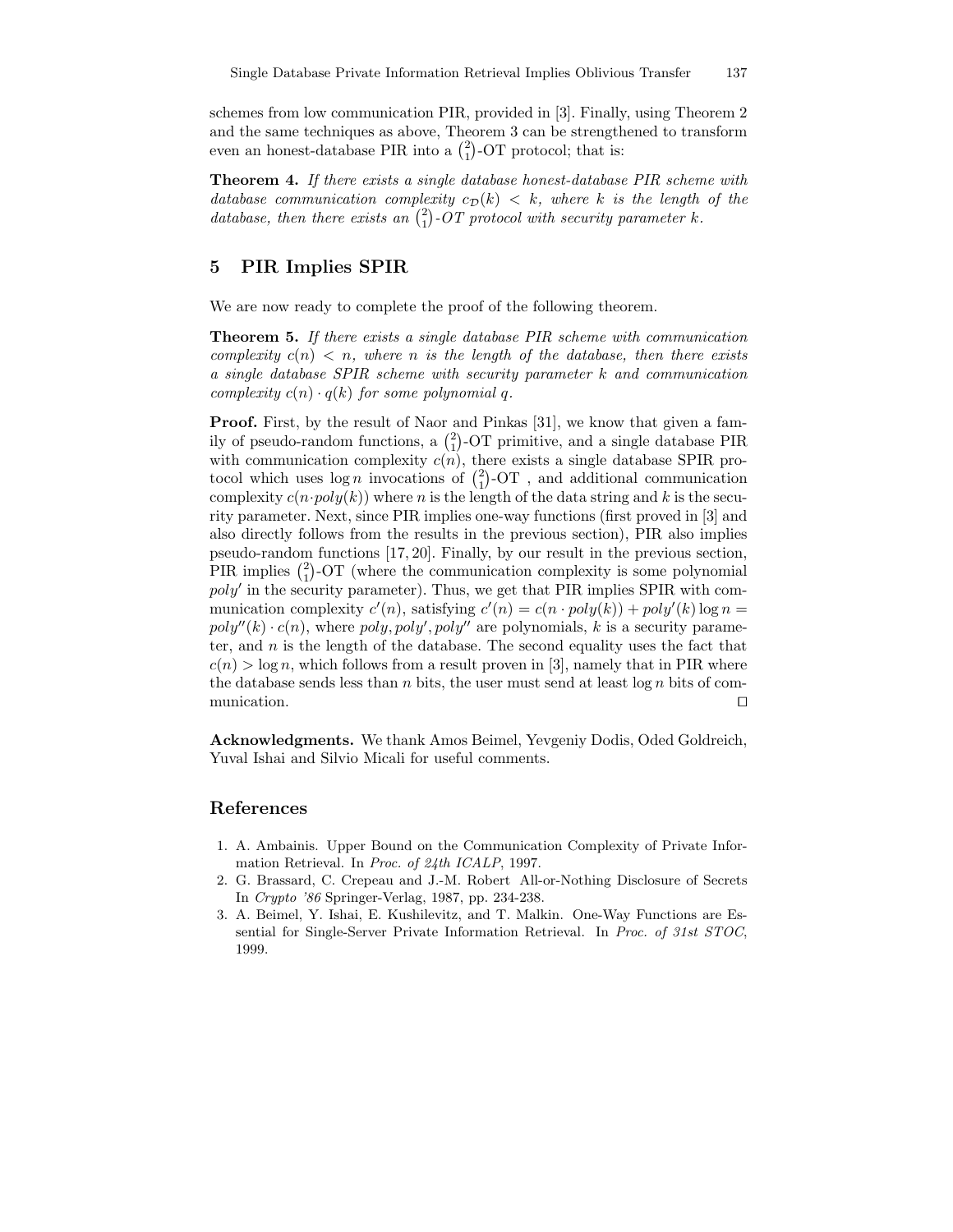- 4. A. Beimel, T. Malkin, S. Micali. The All-or-Nothing Nature of Two-Party Secure Computation. In Proc. of CRYPTO 99, 1999.
- 5. C. Cachin, C. Crepeau, and S. Marcil. Oblivious Transfer with a Memory Bounded Receiver. In Proc. of 39th FOCS, 1998.
- 6. C. Cachin, S. Micali, and M. Stadler. Computationally Private Information Retrieval with Polylogarithmic Communication. In Proc. of EUROCRYPT 99, 1999.
- 7. B. Chor and N. Gilboa. Computationally Private Information Retrieval. In Proc. of 29th STOC, 1997.
- 8. B. Chor, O. Goldreich, E. Kushilevitz, and M. Sudan. Private Information Retrieval. In Proc. of 36th FOCS, 1995.
- 9. T. M. Cover and J. A. Thomas. Elements of Information Theory. John Wiley & Sons, 1991.
- 10. C. Crépeau. Equivalence Between Two Flavors of Oblivious Transfers. In Proc. of CRYPTO '87, 1987.
- 11. A. De Santis and P. Persiano, Zero-Knowledge Proofs of Knowledge without Interaction, In Proc. of 33rd FOCS, 1992.
- 12. G. Di Crescenzo, Y. Ishai, and R. Ostrovsky. Universal Service-Providers for Database Private Information Retrieval. In Proc. of 17th PODC, 1998.
- 13. S. Even, O. Goldreich, and A. Lempel. A Randomized Protocol for Signing Contracts. Comm. of ACM, 28:637–647, 1985.
- 14. U. Feige and A. Shamir, Witness Indistinguishable and Witness Hiding Protocols. In Proc. of 23rd STOC, 1990.
- 15. Y. Gertner, S. Goldwasser, and T. Malkin. A Random Server Model for Private Information Retrieval. In Proc. of 2nd RANDOM, 1998.
- 16. Y. Gertner, Y. Ishai, E. Kushilevitz, and T. Malkin. Protecting Data Privacy in Private Information Retrieval Schemes. In Proc. of 30th STOC, 1998.
- 17. O. Goldreich, S. Goldwasser, and S. Micali. How to Construct Random Functions. In Journal of the ACM, vol. 38, 1991, pages 792–807, 1986.
- 18. O. Goldreich, S. Micali, and A. Wigderson. Proofs that Yield Nothing but Their Validity, and a Methodology of Cryptographic Protocol Design. In Journal of the ACM, vol. 38, 1991, pages 691–729.
- 19. O. Goldreich, S. Micali, and A. Wigderson. How to Play Any Mental Game. In Proc. of 19th STOC, 1987.
- 20. J. Hastad, R. Impagliazzo, L. Levin, and M. Luby. A Pseudorandom Generator From Any One-Way Function. SIAM J. on Computing, 1999, vol. 28, n. 4.
- 21. R. Impagliazzo and M. Luby, "One-Way Functions are Essential for Complexity-Based Cryptography" In Proc. of FOCS 89.
- 22. R. Impagliazzo and S. Rudich. Limits on the Provable Consequences of One-Way Permutations. In Proc. of 21st STOC, 1989.
- 23. Y. Ishai and E. Kushilevitz. Improved Upper Bounds on Information-Theoretic Private Information Retrieval. In Proc. of 31st STOC, 1999.
- 24. J. Kilian. Founding Cryptography on Oblivious Transfer. In Proc. of 20th STOC, 1988.
- 25. J. Kilian, E. Kushilevitz, S. Micali, and R. Ostrovsky. Reducibility and Completness In Private Computations. In SIAM J. on Computing, includes [26].
- 26. E. Kushilevitz, S. Micali, and R. Ostrovsky. Reducibility and Completness in Multi-party Private Computations. In Proc. of 35th FOCS 94, 1994.
- 27. E. Kushilevitz and R. Ostrovsky. Replication is Not Needed: Single-Database Computationally Private Information Retrieval. In Proc. of 38th FOCS, 1997.